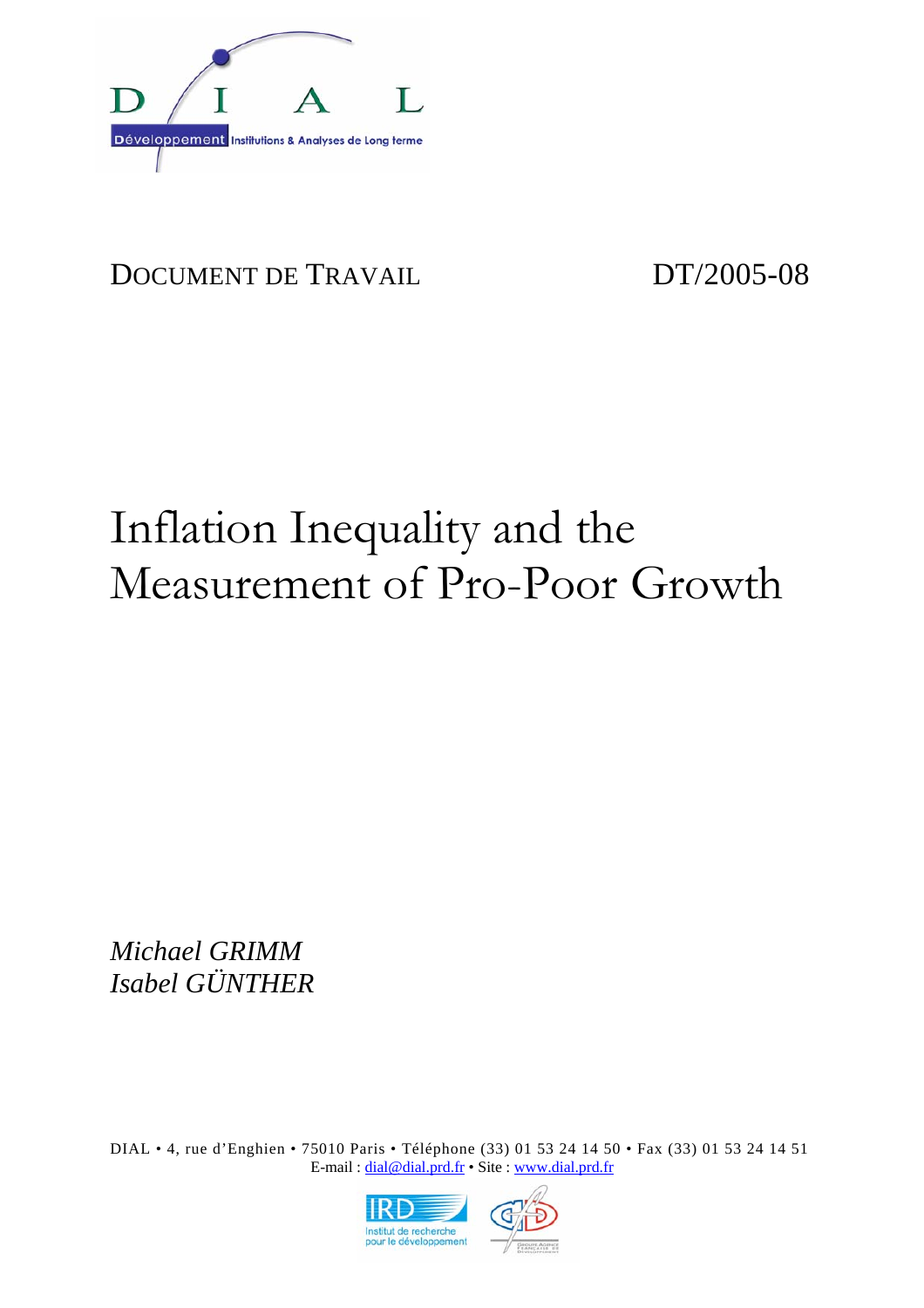## **INFLATION INEQUALITY AND THE MEASUREMENT OF PRO-POOR GROWTH**

Michael Grimm Department of Economics, University of Göttingen, Germany, DIAL Paris, France and DIW Berlin, Germany mgrimm@uni-goettingen.de

Isabel Günther Department of Economics, University of Göttingen, Germany, Isabel.guenther@wiwi.uni-goettingen.de

## **Document de travail DIAL**  Juillet 2005

## **ABSTRACT**

The theoretical literature on pro-poor growth as well as its applications have not paid sufficient attention to the issue of varying inflation rates across the income distribution. Ignoring inflation inequality in pro-poor growth measurements can however severely bias assessments of pro-poor growth. Hence, we suggest simple methods which are able to redress such biases. As an empirical illustration we use the case of Burkina Faso and the growth incidence curve and poverty change decompositions as pro-poor growth measurements.

**Key words:** Pro-Poor Growth, Differential Inflation, Burkina Faso.

**JEL Codes:** D12, D63, I32, O12.

## **RESUME**

La littérature théorique sur la croissance en faveur des pauvres ainsi que ses applications n'ont jusqu'à présent pas accordé suffisamment d'attention à l'aspect des variations des taux d'inflation au travers de la distribution des revenus. Ignorant l'inégalité de l'inflation dans les mesures de la croissance en faveur des pauvres peut cependant significativement biaiser l'analyse. Nous suggérons des méthodes appropriées simples pour redresser ce biais. Pour une illustration empirique, nous utilisons le cas du Burkina Faso ainsi que la courbe d'incidence de croissance et des décompositions des changements de pauvreté comme mesures de la croissance en faveur des pauvres.

**Mots clés :** Croissance en faveur des pauvres, Inflation différentielle, Burkina Faso.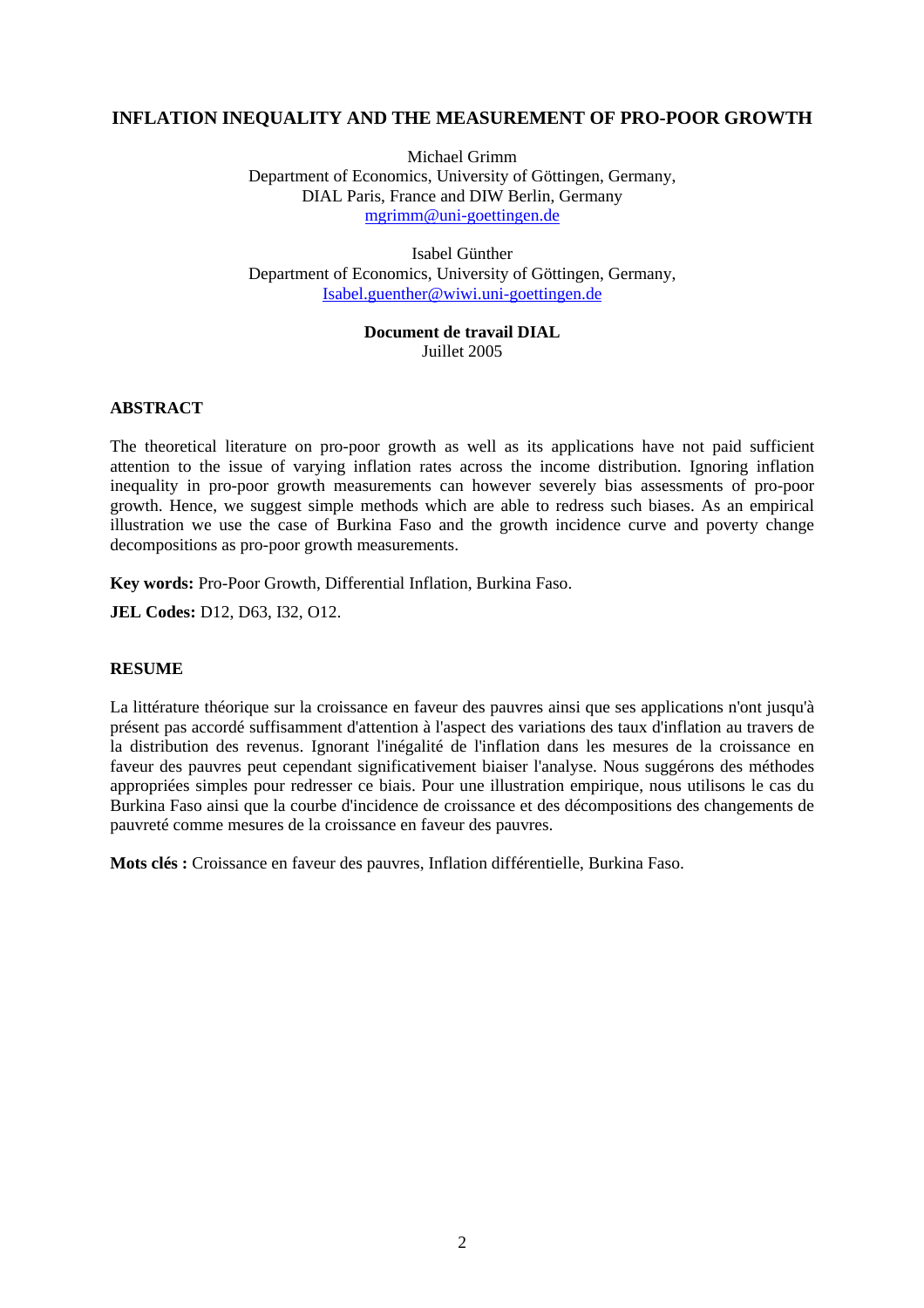## **Contents**

| 3. THEORY AND EMPIRICAL EVIDENCE OF INFLATION INEQUALITY  6 |  |
|-------------------------------------------------------------|--|
|                                                             |  |
|                                                             |  |
|                                                             |  |
|                                                             |  |
|                                                             |  |
|                                                             |  |
|                                                             |  |
|                                                             |  |
|                                                             |  |

## **List of tables**

| Table 5: Decomposition of the change in the national headcount index, APO, Burkina Faso, 1994-2003 20 |  |
|-------------------------------------------------------------------------------------------------------|--|

## **List of figures**

| Figure 1: National Growth Incidence Curves CPI and PPIs used as deflators, Burkina Faso, 1994-2003 21  |  |  |  |
|--------------------------------------------------------------------------------------------------------|--|--|--|
| Figure 2: Decomposition of the change in the national headcount index, APO, Burkina Faso, 1994-2003 22 |  |  |  |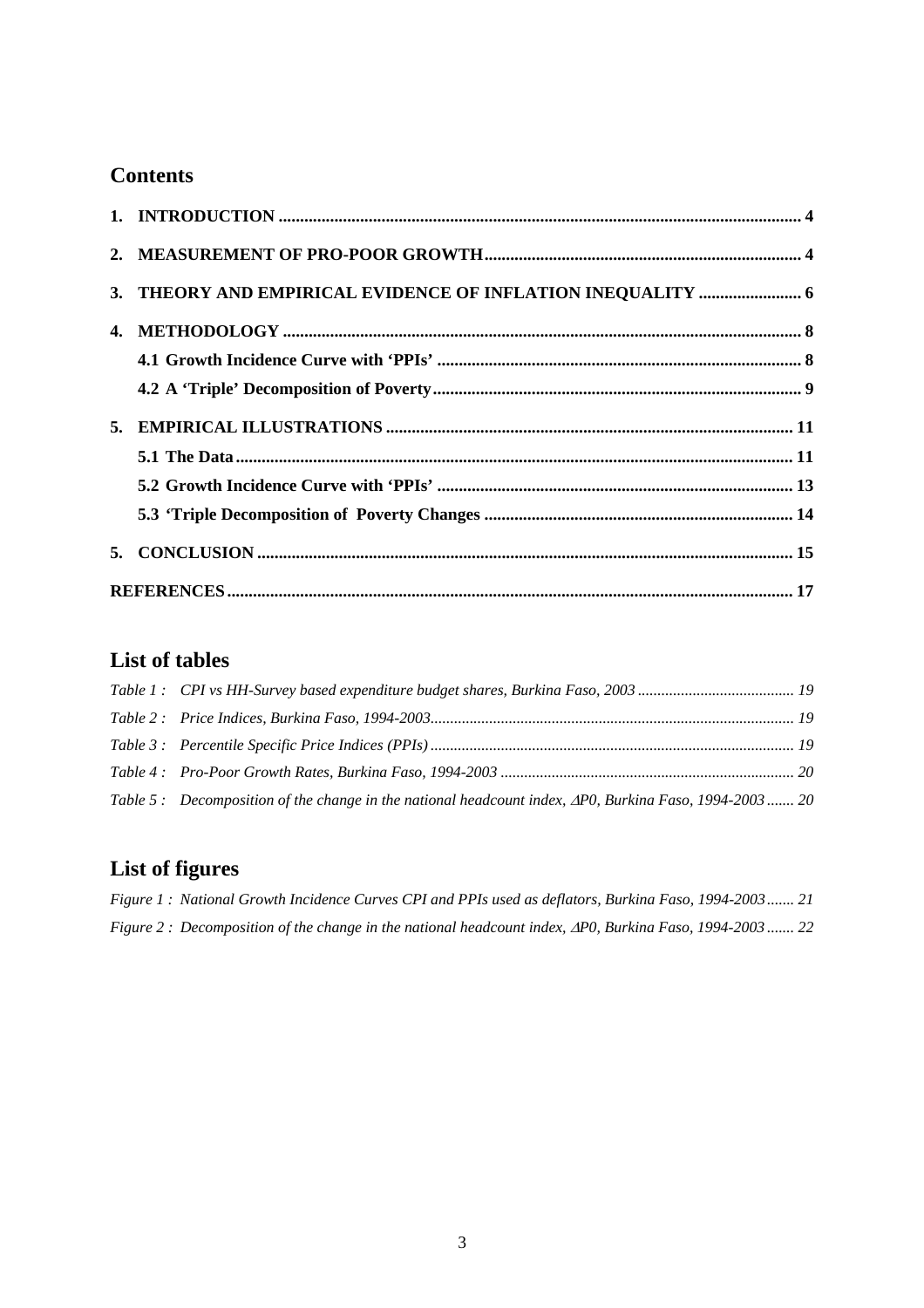#### 1 Introduction

<sup>1</sup> Pro-poor-growth (PPG), or how much the poor benefit from economic growth, has over the past vears become one of the central issues within the development community. In this context also the question of how one should define and measure pro-poor growth has been intensively debated and a wide range of definitions and measurements of propoor growth have been provided by several authors (for a comprehensive overview and comparison of the various measurements see e.g. Son, 2003a or Klasen, 2004). This paper does however neither intend to contribute to the debate of definitions nor does it mean to develop a new measurement of pro-poor growth.

The objective of this paper is to show both from a theoretical as well as from an empirical perspective that there is one point that has in most PPG measurements or at least in their respective applications so far not received sufficient attention: the issue of differential or household specific inflation rates, i.e. the phenomenon of substantially varying inflation rates or changes in the cost of living across households along the income distribution. If this aspect of differential inflation is ignored, independent of which definition or measurement of pro-poor growth is used, we might not be able to derive an appropriate assessment of whether and to what extent growth was pro-poor in a specific country. But this paper shows how this aspect can easily be incorporated into any PPG measurements, using the *Growth Incidence Curve* (Ravallion and Chen, 2003) and the Datt-Ravallion Decomposition of Poverty (Datt and Ravallion, 1992) as two illustrative examples.

The remainder of the paper is organized in 5 sections. Section 2 briefly reviews and also attempts to classify the different concepts and measurements of pro-poor growth. Section 3 discusses the issue of differential inflation, i.e. the issue of income correlated inflation rates, both from a theoretical and an empirical perspective as well as the corresponding implications for PPG measurements. Section 4 first outlines the standard methods to construct Growth Incidence Curves and to perform the Datt-Ravallion De*composition of Poverty* and then suggests for both measurements, alternative methods which are able to take into account different inflation rates among poor and rich households. Section 5 illustrates the difference and importance of using such adjusted PPG measurements for the case of Burkina Faso. Section 6 concludes.

#### $\overline{2}$ **Measurement of Pro-Poor Growth**

Almost all of the numerous PPG measurements are built on one of two broader 'conceptual' categories on the one and on one of two broader 'methodological' categories on the other hand. Concerning the two 'conceptual' categories, one can distinguish between an 'absolute' concept of pro-poor growth, which defines growth to be pro-poor if absolute poverty declines with growth, irrespective of whether inequality in- or decreases (e.g. Kraay, 2003; Ravallion, 2004) and a 'relative' concept of pro-poor growth, which only classifies growth to be pro-poor if the poor benefit relatively more than the rich from economic growth, i.e. where growth has to be accompanied by decreasing inequality  $(e.g. Kakwani and Pernia, 2000; Klasen, 2004).$ 

Although at a first glance the latter definition seems to be 'stricter' than the first. since it requires growth to reduce poverty as well as inequality in order to be considered

<sup>&</sup>lt;sup>1</sup>We thank Philippe de Vrever, Stephan Klasen and Martin Ravallion for very useful comments and suggestions. Nevertheless, any errors remain our responsibility.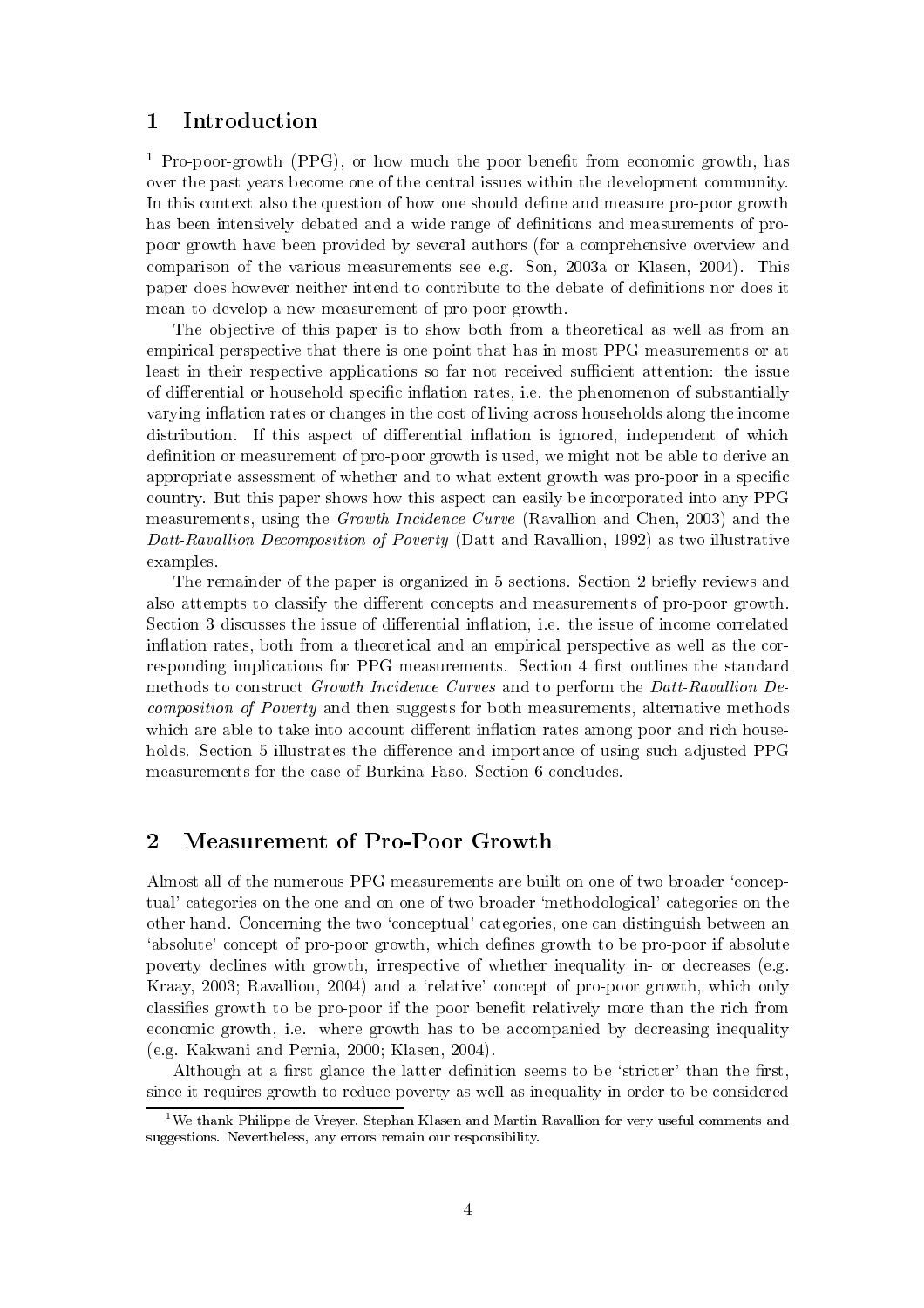pro-poor, some authors (e.g. Cord, Lopez and Page, 2003) have argued that the 'relative' definition runs the risk of ignoring overall economic performance and of favoring a lower over a higher growth rate among the poor, when the latter arises with increasing inequality.

In addition to this 'conceptual' difference, PPG measurements might also be subdivided into two 'methodological' categories. 'Growth decompositions' analyze the changes in income over the whole income distribution, i.e. they compute income specific disaggregated growth rates to analyze which segments of the income distribution benefited most from a specific growth process (e.g. Chenery, Ahluwalia, Bell *et al.*, 1974; Klasen. 1994; Son, 2003b; Ravallion, 2004). The advantage of these measurements is that they do not need to specify a poverty line and that also changes in the income of the poorest of the poor can be taken into account. A problem with those measurements is that they are sometimes not able to provide a clear index if a certain growth process was more pro-poor than another.

The second group within such a 'methodological' subdivide might be called 'poverty decompositions'. All of those measurements link in some way or the other the general changes in poverty of a country to average changes in growth and inequality (e.g. Datt and Ravallion, 1992; Kakwani, 2000; McCulloch and Baulch, 2000; Kakwani and Pernia, 2000). The advantage is that in contrast to the 'growth decompositions' they are able to provide a specific pro-poor growth index which facilitates pro-poor growth comparisons across countries and time. The problem is that they are based on country specific poverty lines which makes the outcome of such measurements very sensitive to the poverty line chosen and to the country's initial income distribution and initial level of economic development (see Bourguignon, 2003).

Obviously, whether (or to what extent) a growth process in a specific country over a period of time was pro-poor might in a lot of cases be assessed differently by the various PPG measurements, dependent on which concept and methodology they are based on. But such a divergence in results should not lead to the conclusion that a certain PPG assessment is not robust to different measurements or that some measurements do not capture pro-poor growth appropriately. In contrast, different concepts and methodologies look at pro-poor growth from different perspectives and together help to get a more detailed and comprehensive picture. Different measurements should therefore be considered as complementary rather than as substitutable methodologies.

However, there is one thing that all PPG measurements have in common, no matter if they are based on the 'absolute' or 'relative' concept of pro-poor growth or if they fall into the category of 'growth' or 'poverty' decompositions. They all consider propoor growth (at least partly) as a function of growth rates among the poor. Certainly, here the real increases in purchasing power among the poor and not nominal growth rates are of interest, leading to the essential question of which deflator should be used to compare incomes over time. In most applications of PPG measurements the general consumer price index (CPI) is used for this purpose, which might however in many cases, and as shown in Section 3, not be an appropriate deflator for poor households. As a result, 'growth decompositions' should use income-group specific deflators instead of using one single deflator such as the CPI, and 'poverty decomposition' should, besides a growth and an inequality component, also take into account a third 'relative price shift' component (or 'poverty line' component). This 'relative price shift' component would then measure the poverty impact of the difference between the changes in the cost of living of the 'average household' to the changes in cost of living of poor households.

For a methodological and empirical illustration of how this can be done, the Growth *Incidence Curve* (GIC), as proposed by Ravallion and Chen (2003), and the *Decomposi-*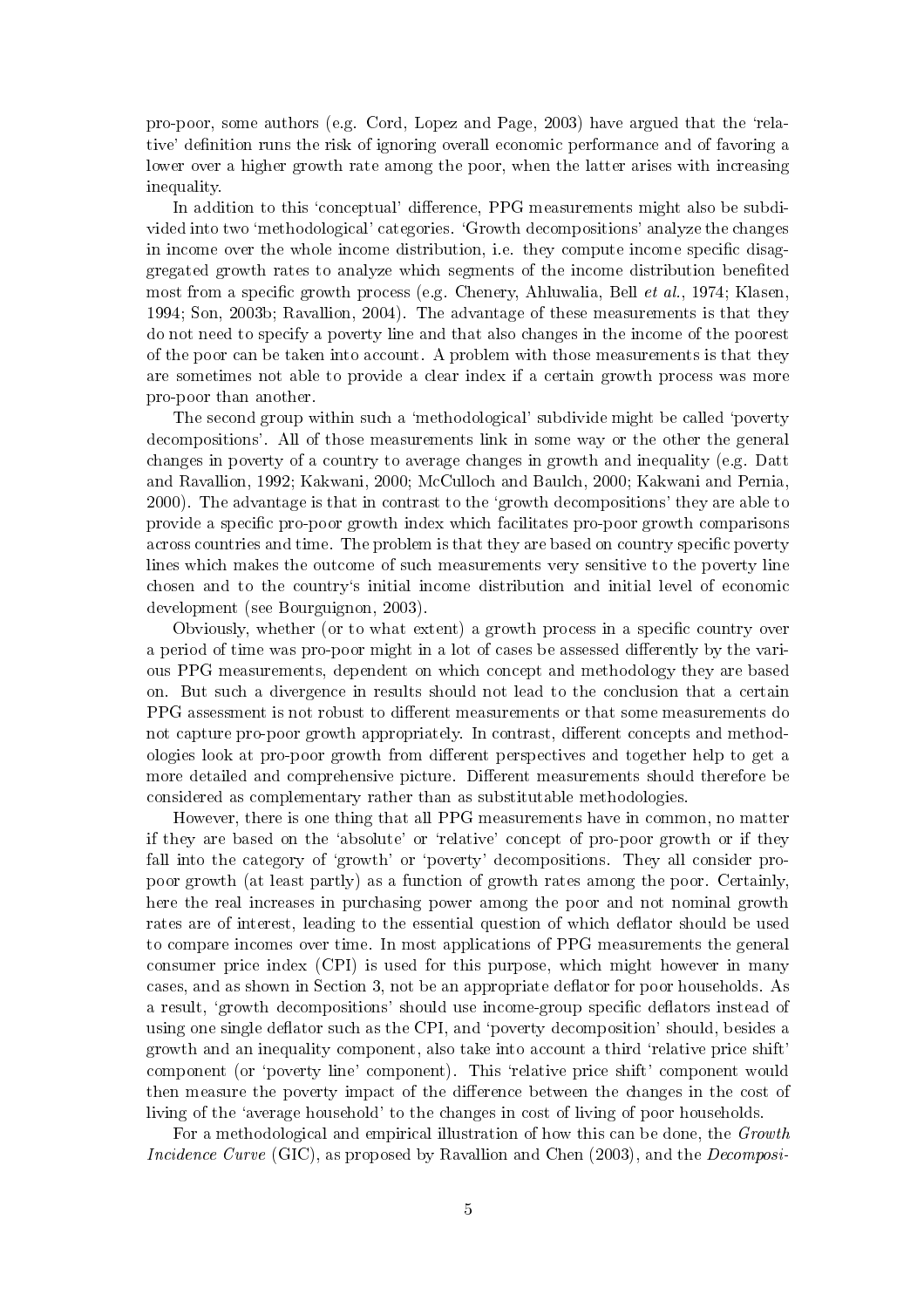*tion of Poverty Headcount Changes* as suggested by Datt and Ravallion (1992), will be applied in Section 4 and 5. The former falls into the 'methodological' category of 'growth decompositions' whereas the latter falls into the category of 'poverty decompositions'. Both can give insights into the extent to which growth was pro-poor in 'absolute' as well as in 'relative' terms. An additional motivation to use those two measurements for illustrative purposes is the fact that both are now widely used by international organizations in the current assessment of the pro-poor growth performance of developing countries.<sup>2</sup>

#### 3 Theory and Empirical Evidence of Inflation Inequality

Whenever we are interested in how the purchasing power of people has evolved over time, i.e. whenever we are interested in real growth rates, nominal incomes have to be deflated with an appropriate price deflator, which should ideally represent the change in cost of living in real terms. Usually such a 'real' index of cost-of-living can however not be provided by statistical offices. Hence in most cases the CPI is used as an approximate estimate. CPIs usually measure the average change in prices over time paid by consumers for a specific and constant bundle of consumption items. This specific consumption basket is either constructed using as weights the aggregate expenditure shares as they are measured in National Accounts or the expenditure shares of a hypothetical representative household. Obviously such a CPI does not account for differences in consumption patterns and as a result also not for differences in the changes in the cost of living across the income distribution.

Moreover, and what is most interesting for pro-poor growth analysis, because of the averaging process in its construction, the CPI usually gives more weight to the consumption pattern of richer households, bypassing the consumption pattern of the majority of the (poorer) population (see Prais, 1959; Deaton, 1998). If the CPI is computed via National Accounts this is simply due to the fact that expenditures of richer households are much higher and therefore determine largely the aggregate weights (expenditure shares) for each consumption item. If the 'representative household approach' is used this stems from the fact that often an urban 'formal' household is chosen as a representative household. This means that the CPI is not based on a 'democratic' basis, where each household's expenditure shares would get an equal weight, but on a 'plurocratic' basis where households are weighted according to their total expenditure.

This bias would obviously not matter if there was no systematic relationship between total household expenditure and the expenditure pattern of households or if there was no significant variation of inflation rates across consumption goods. However, since most of the time none of the two conditions hold, which is very well documented in the theoretical literature as well as supported by various empirical studies, we often observe inflation rates which differ significantly by household income, both in industrialized (e.g. Slesnick, 1993; Crawford and Smith, 2002; Hobijn and Lagakos, 2003) as well as in developing countries (e.g. Guénard, 1998; Pritchett, Suharso, Sumarto et al., 2000; Deaton, 2003).

In poor countries the most important difference between poor and rich households expenditure pattern is the share of total income spent on food. Most people would agree that food represents the 'first necessity' of households' consumption. Hence, we should assume that very poor households spend by far the highest share of their income on food items. In addition, since we would also assume that food items are characterized by rather low income elasticities, the household budget share devoted to food expenditures

 ${}^{2}$ The Operationalizing Pro-Poor-Growth Project sponsored and managed by the World Bank, DFID, AFD, GTZ and KFW is a case in point (see http://www.worldbank.org).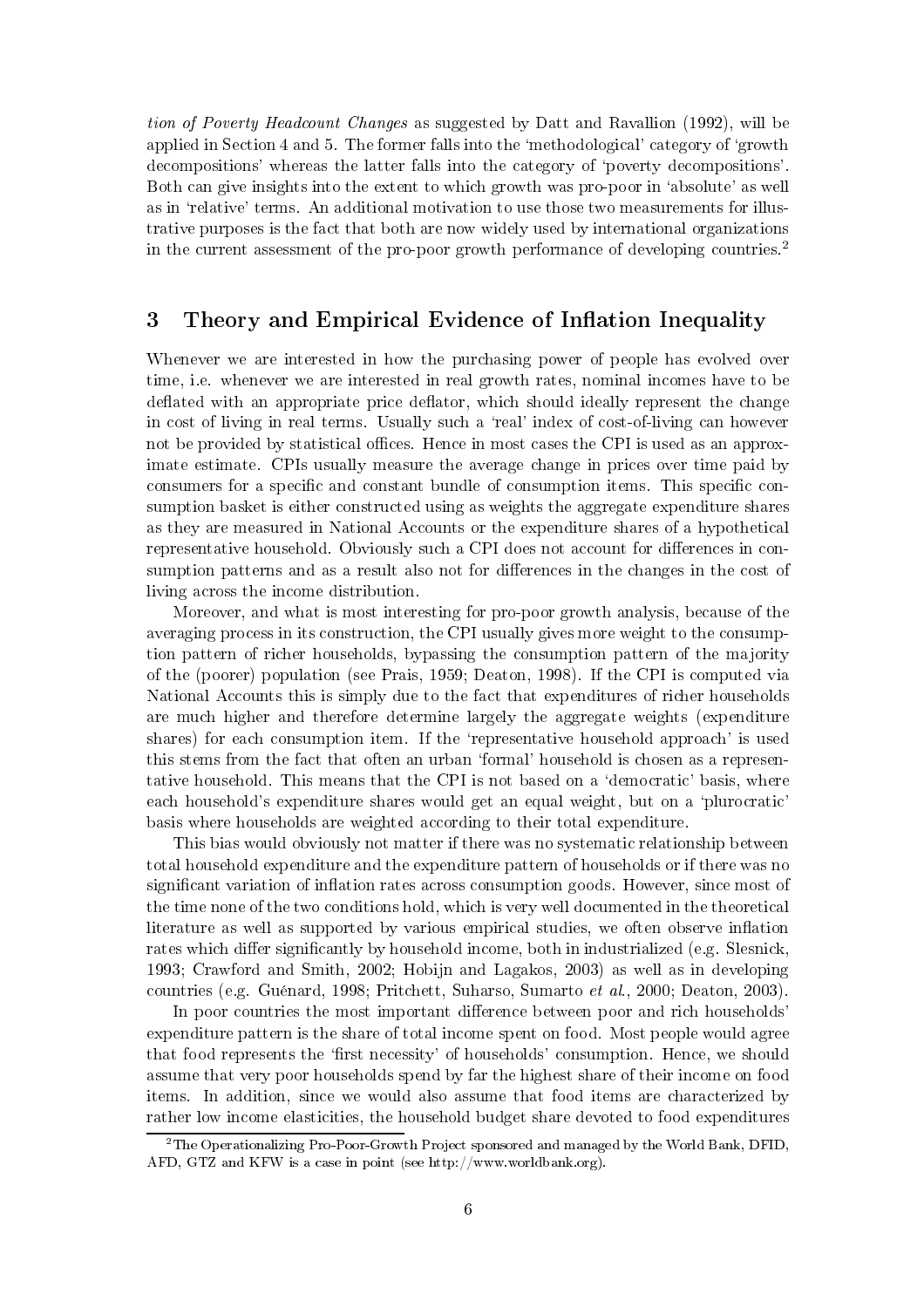should substantially decrease with increasing total income. This relationship between total household income and the allocation of household resources between food and non-food items was already analyzed in the early economic literature (Engel, 1895) and became known as the *Engel curve*, which states that the food share in total consumption decreases as total per capita expenditure increases. This 'phenomenon' is still valid today and is supported by a wide range of recent empirical studies (see e.g. Deaton, 1997).

Certainly, differences in the consumption pattern between poor and rich households alone would not lead to different inflation rates, as long as the various goods households consume would show equal price movements. If this were however usually the case we would not even need to construct a CPI: if we assumed that price movements were highly correlated over time we would simply have to measure the price change of only one consumption good over time to construct a consumer price deflator.

There are circumstances where changes in relative prices are beneficial to the rich, i.e. increasing their purchasing power relative to the poor, as well as changes in relative prices beneficial to the poor, i.e. increasing their purchasing power relative to the rich. For instance, a devaluation of the local currency will normally first of all hurt richer people consuming imported non-food items. In contrast, a price increase in basic food items will first of all have a negative impact on the inflation rates of poor households.

In developing countries, it is especially the prices of domestically produced staple foods which do often not show any correlation with general price movements (see e.g. Pritchett *et al.*, 2000; Marouani and Raffinot, 2004). This empirical finding is theoretically not very surprising, given the fact that food crop production in these countries is to a very large extent heavily dependent on fluctuating climatic conditions and less dependent on macro-economic policies which might influence other sectors of the economy much more. Since staple foods are characterized by a low price elasticity of demand and developing countries still face significant transport and trade constraints, food crop production fluctuations usually lead to large price swings. As basic food items do not only account for a much larger share in poor households' budgets but as poor households have also generally very limited substitution possibilities, those relative price changes can lead to considerable differential inflation rates between the rich and the poor.

And since the general CPI is usually based on a consumption basket that reflects the consumption pattern of rather rich households, the CPI is very close to a 'rich specific computed price index. Whereas in industrialized countries this is sometimes recognized and price indices are computed for several groups, defined by socio-economic status and household structure, this is only rarely done in developing countries, and even then, these indices are still too rough to account for the heterogeneity in inflation rates across the income distribution.

Given the fact that all pro-poor growth measurements are to some extent interested in the change of the purchasing power among the poor, using the CPI for these welfare measurements seems therefore not very appropriate. This is true for both, PPG measurements which analyze the growth rates among the poor relative to the non-poor (growth decompositions) and PPG measurements which focus on changes in poverty rates (poverty decompositions). Instead, we should use price indices which take the prices relevant to the poor into account both to deflate expenditures as well as to inflate poverty lines. How this can be done is shown in the next two sections.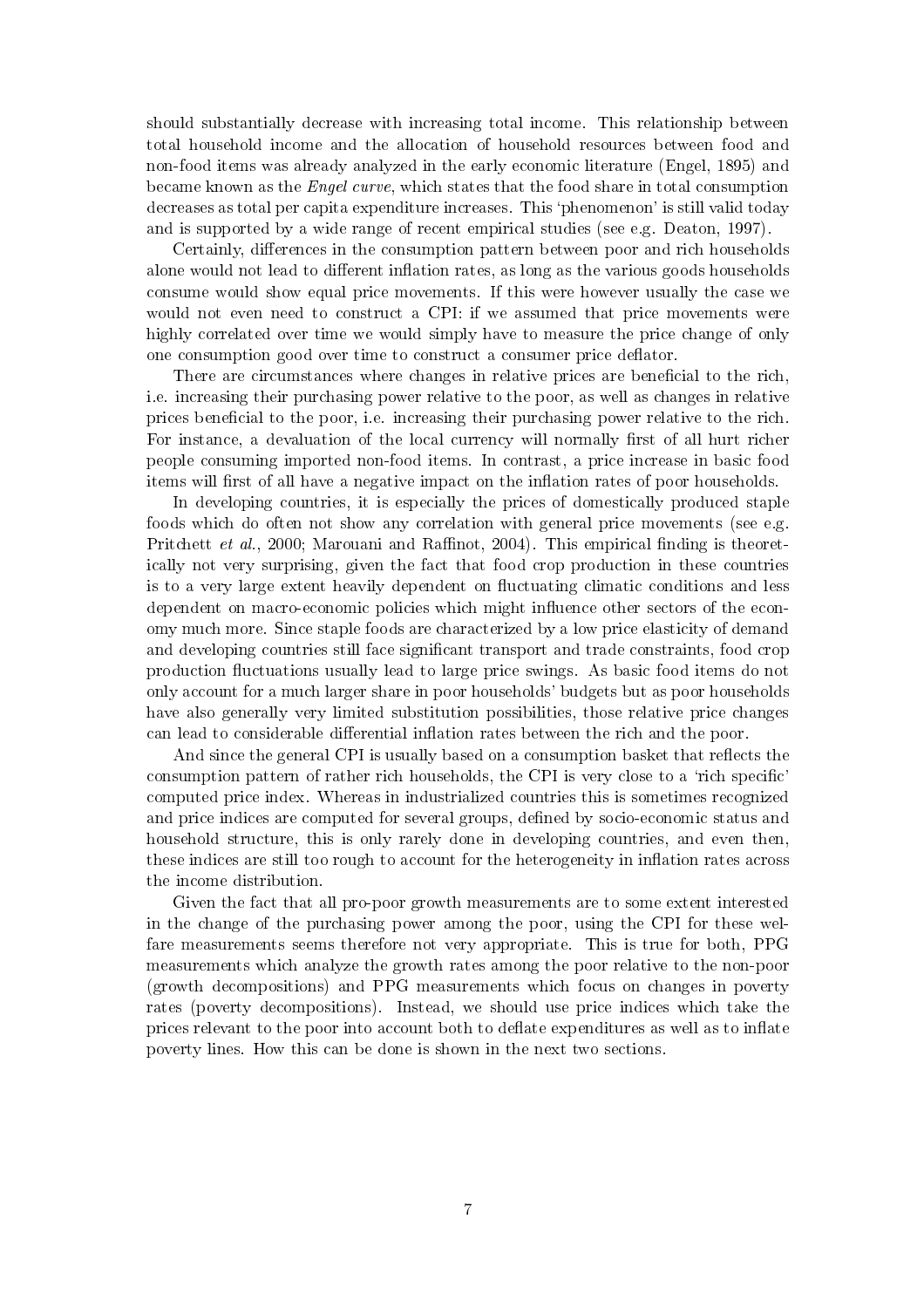#### $\overline{\mathbf{4}}$ Methodology

#### Growth Incidence Curve with 'PPIs'  $4.1$

The Growth Incidence Curve (GIC), as proposed by Ravallion and Chen (2003), calculates the growth rate in income per capita (or alternatively the growth rates in expenditure per capita) at each percentile point along the income distribution. If this GIC is positive at all points up to some point  $z$ , then poverty has fallen for all headcount. gap and severity indices up to  $z$  or in other words, then growth has been pro-poor up to point  $z$ . Moreover, the poverty decline is greater or the growth process is more pro-poor if the GIC shifts upward at all points along the income distribution. The GIC is hence defined as:

$$
g_{t(p)} = \frac{y_{t(p)}}{y_{t-1(p)}} - 1
$$
\n(1)

where  $g_{t(n)}$  is the growth rate in income y of the pth percentile between t and  $t-1$ . Obviously the GIC and the thereof derived rate of pro-poor growth, which is defined as the area under the GIC up to the poverty line  $z$ , first of all focus on the absolute income growth of the poor. However, the GIC also allows concluding about the relative extent to which growth was pro-poor by comparing the mean of the percentile specific growth rates with the average income growth rate. More precisely, the mean of percentile specific growth rates is defined as:

$$
g_{p,t} = \frac{1}{100} \sum_{p=1}^{100} g_{t(p)} \tag{2}
$$

Conversely, the average income growth rate (or growth rate in mean) is defined as:

$$
g_{\mu,t} = \frac{\mu_t}{\mu_{t-1}} - 1
$$
\n(3)

where  $\mu_t$  is the mean income of the whole sample at time t. Whenever the growth rate in equation  $(2)$ , which is population weighted and hence gives more weight to the income growth of the poor, is higher than the growth rate in equation  $(3)$ , which is empirically often largely determined by growth gains of the richest two quintiles (Klasen, 1994). growth should be more pro-poor in relative terms. Alternatively, the shape of the GIC can be analyzed: if the GIC is downward sloping over the whole income distribution. then the distributional pattern of growth was to the benefit of the poor, and we can expect that inequality decreased, whereas if the GIC is upward sloping over the whole income distribution the upper end of the income distribution benefited relatively more from the overall growth process

Equation (1) first of all represents the GIC in nominal terms. In empirical analysis we are however interested in real and not nominal percentile specific growth rates. Hence, applications of the GIC usually use the CPI to deflate  $y_{t(p)}$ . The real GIC is hence calculated as:

$$
g_{t(p)} = \frac{y_{t(p)} \cdot \frac{1}{1+i_t}}{y_{t-1(p)}} - 1 \tag{4}
$$

where  $i_t$  is the inflation rate between t and  $t-1$  usually approximated by the national CPI. Such an approach would only be reasonable if the inflation rate different households face in the course of economic development, were constant across all percentiles of the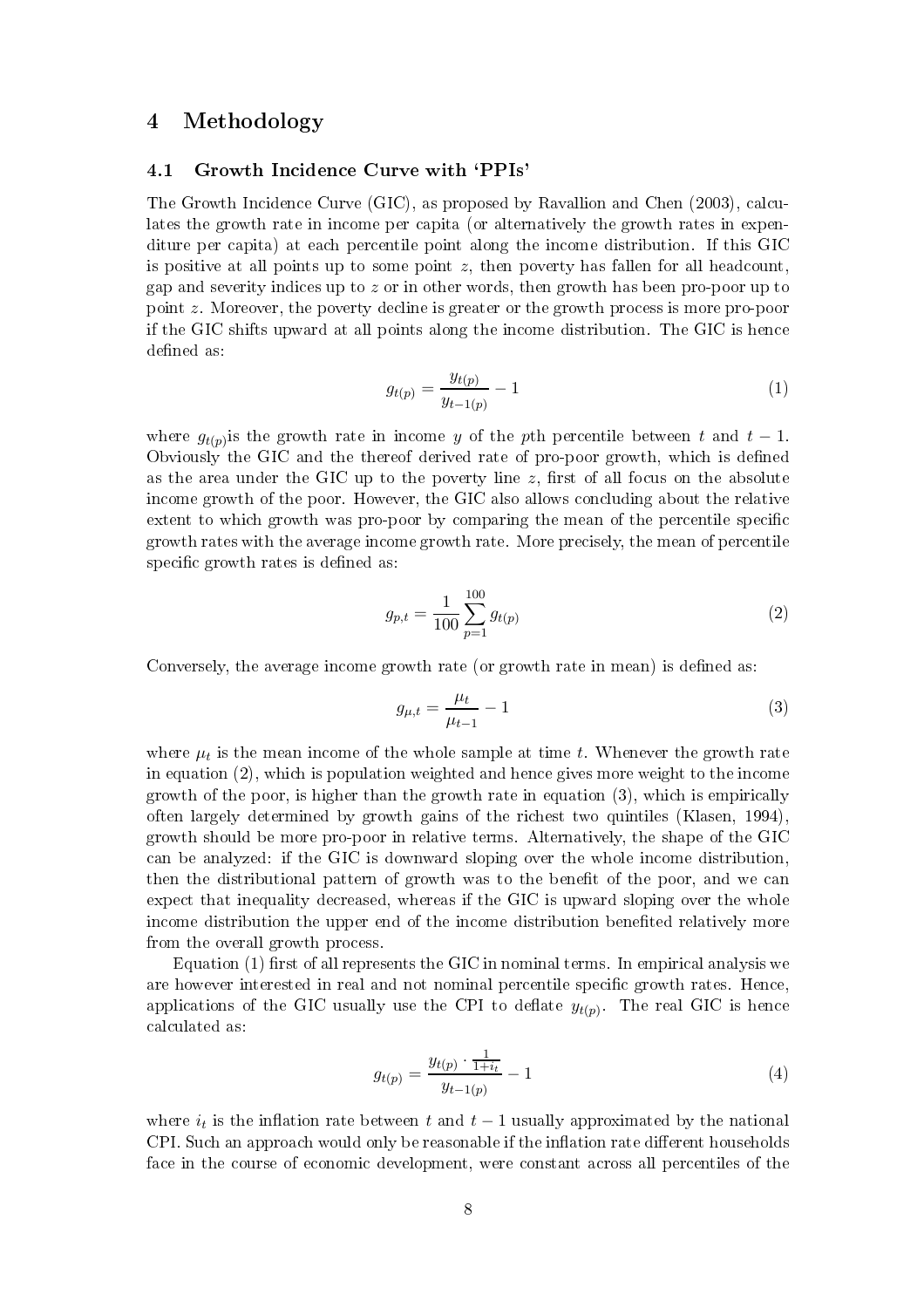income distribution. However, and as argued in the previous section, the CPI is generally very close to the computed price index of the rich but might be significantly different from the computed price index of the poor.

Using such a biased, and for most households non-representative, price index as a deflator to compare incomes over time is certainly less problematic if applied to national means. In contrast, if we make the effort to calculate percentile specific incomes with micro-economic household survey data, we should also use percentile specific price indices (PPIs) for the computation of percentile specific growth rates. If we ignore the dimension of differential inflation, and use the general CPI instead of percentile specific deflation rates when computing GICs, we are not only inconsistent in our methodological approach, but might also draw wrong conclusions about the 'pro-poorness' of growth of a country in both absolute as well as relative terms. As a result the real GIC should be calculated as follows:

$$
g_{t(p)} = \frac{y_{t(p)} \cdot \frac{1}{1 + i_{t(p)}}}{y_{t-1(p)}} - 1 \tag{5}
$$

where  $i_{t(p)}$  is the specific inflation rate of the pth percentile, which should be approximated by PPIs, which take into account the - with the household surveys observed specific consumption basket of the households at the  $p$ th percentile at time t. In contrast to the CPI which represents a Laspeyres index, these percentile specific price indices constitute a Paasche index, whose quantities (or weights) reflect those of the 'households under consideration' in the current period.

Obviously, both the Paasche as well as the Laspeyres index have their strength and weaknesses in adjusting nominal consumption aggregates. However, when the consumption pattern of the households whose aggregate expenditures need to be deflated can be directly observed, or put differently whenever household specific inflation rates and not average inflation rates are constructed, it is more appropriate to apply a Paasche instead of a Laspeyres index (see also Deaton and Zaidi, 2002).

#### $4.2$ A 'Triple' Decomposition of Poverty

The objective of a decomposition of poverty changes over time, as suggested by Datt and Ravallion (1992), is to determine how much of an observed poverty change as measured by the headcount index can be explained by general income increases and how much can be explained by changes in income inequality, i.e. by the fact that growth rates are heterogeneous across population groups. Hence, two components are calculated: (i) the change in poverty that we would have seen if the observed growth rate had occurred without any changes in inequality and (ii) the change in poverty that would have occurred if the observed changes in inequality happened in the absence of growth. In addition a residual is computed, which represents the interaction term between the growth and distribution component and is calculated as the poverty change not explained by the sum of the growth and the redistribution components. Such a poverty decomposition can be written as:

$$
\Delta P_{t+1,t} = [P(\mu_{t+1}, L_t) - P(\mu_t, L_t)] + [P(\mu_t, L_{t+1}) - P(\mu_t, L_t)] + R_{t+1,t} \tag{6}
$$

where  $P(\mu_t, L_t)$  is the poverty measure with a mean income of  $\mu_t$  and a Lorenz curve  $L_t$  in period t. The first component of the equation then corresponds to the change in poverty explained by the growth component with a constant relative income distribution while the second component corresponds to the change in poverty explained by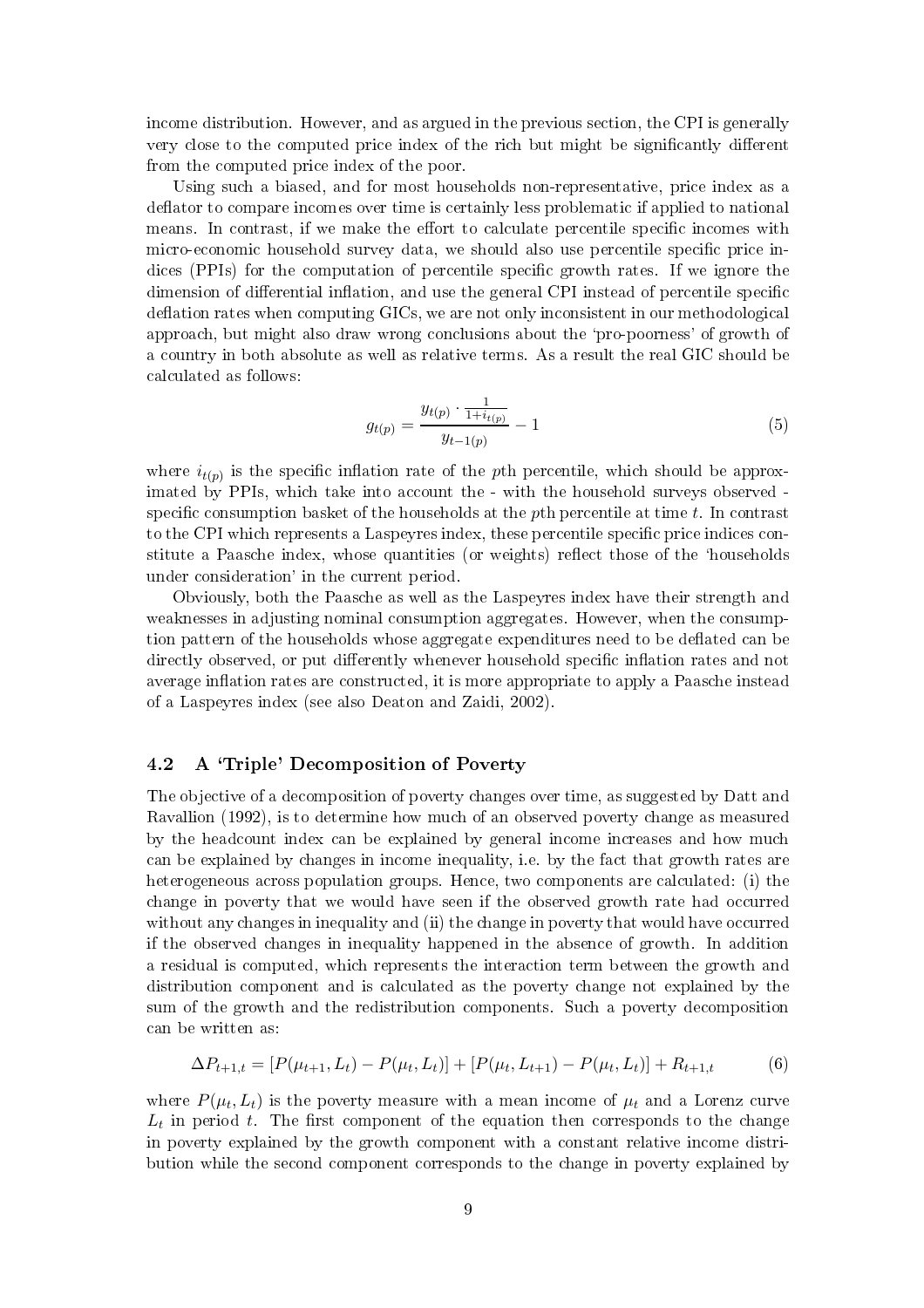the distribution effect.  $R$  is the residual.<sup>3</sup> Such a decomposition of observed poverty changes obviously requires that the poverty line is kept constant in real terms over time. This means, that the inflation rate underlying the poverty line should be equal to the inflation rate underlying the income variables, which is generally assumed to be the CPI. However, and as shown in Section 3, the consumption pattern of poor households often differs significantly from the one of the 'average' household. In consequence if prices of items of first necessity move in a different way than prices of other consumption goods, the implicit inflation rate of the poverty line might be substantially different from the inflation rate of the CPI. This can lead to a poverty line in  $t+1$  whose real value in terms of purchasing power has remained constant but whose real value in relation to a hypothetical CPI inflated poverty line has considerably changed.

This means, that besides the growth and the redistribution component, we have to compute a third component when decomposing poverty changes: a 'relative price shift' or 'poverty line' component, which is the change in poverty explained by the difference of the inflation rate of the poverty line to the inflation rate of the general CPI, or in other words the change in poverty explained by a relative price shift between the bundle of goods consumed by the poor and the bundle of goods consumed by the 'average' household. We can then write this new 'triple' poverty decomposition as:

$$
\Delta P_{t+1,t} = [P(\mu_{t+1}, L_t, z_t) - P(\mu_t, L_t, z_t)] + [P(\mu_t, L_{t+1}, z_t) - P(\mu_t, L_t, z_t)]
$$
  
 
$$
+ [P(\mu_t, L_t, z_{t+1}) - P(\mu_t, L_t, z_t)] + R_{t+1,t} \tag{7}
$$

where  $P(\mu_t, L_t, z_t)$  is the poverty measure with a mean income of  $\mu_t$ , a Lorenz curve  $L_t$  and a poverty line  $z_t$  in period t. Again, the first component corresponds to the change in poverty explained by the growth component (with a constant real poverty line) and the second component corresponds to the change in poverty explained by the distribution effect (again with a constant real poverty line). The third component now corresponds to the change in poverty explained by relative price changes, i.e. caused by the inflation difference between the poverty line and the national CPI, in a growth- and distributional neutral case. To derive the impact of this relative to the CPI 'real' change in the poverty line, the poverty line  $z_{t+1}$  is calculated by inflating  $z_t$  with the price change of the consumption basket underlying the poverty line relative to the change of the CPI between t and  $t+1$ .

It is worth to note, that in this 'triple' decomposition the growth component has to be interpreted a bit differently than in a 'dual' decomposition. It represents the change in poverty that would have occurred with the observed growth rate given that the poor had experienced the same increase in cost-of-living than the CPI. The 'poverty line' component then represents the change in poverty that can be explained by relative price shifts (or differential inflation rates) between the bundle of goods consumed by the poor and the bundle of goods consumed by the non-poor. Hence, although closely related to the adjustments for inflation inequality that were made for GICs, here instead of percentile specific inflation rates only two different inflation rates are taken into account: one for the poor (represented by the implicit inflation rate of the poverty line) and one for the non-poor (represented by the CPI).

 ${}^{3}$ In this equation the initial year of the observed period is used as the reference year. However, since the magnitude of both components depends on the decomposition path, i.e. it depends on whether the initial or the final year is taken as the reference period, instead of taking the initial year as the reference period, in many empirical applications, first the initial and then the final year is taken as a reference period. In a second step, the decomposition results are averaged over the two possible decomposition paths. However, there is no methodological necessity to do so.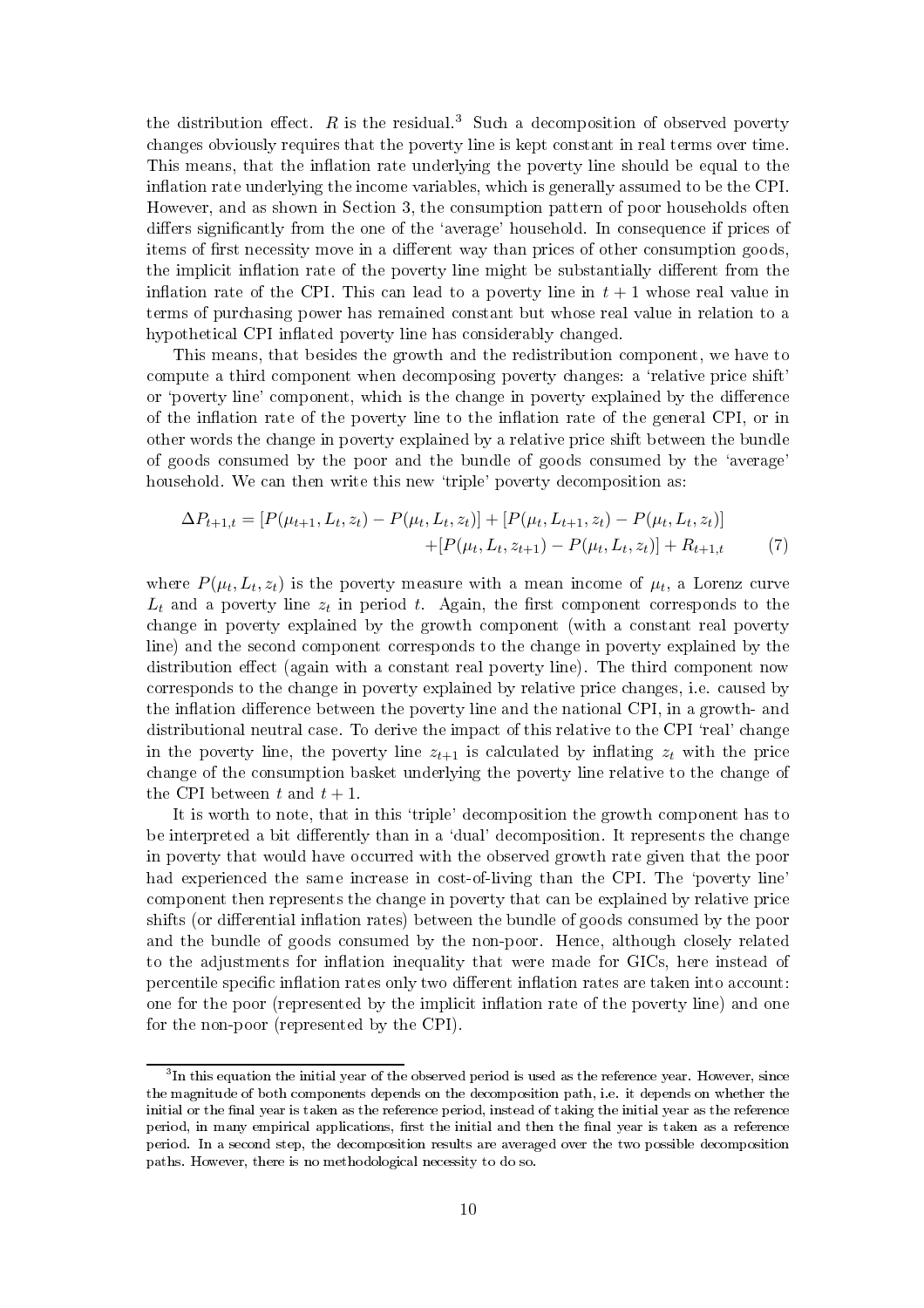#### 5 **Empirical Illustration**

#### $5.1$ The Data

We take the case of Burkina Faso during the period 1994 to 2003 to empirically illustrate the implications of inflation inequality adjusted Growth Incidence Curves and Poverty *Decompositions.* This case will clearly show to what extent a pro-poor growth assessment for a specific country depends on whether adjustments for different changes in the cost of living are made or not. The analysis is based on three household surveys,  $Enquêtes$ *Prioritaires* (EPI, EPII, EPIII), which were all undertaken by the *Institut National de* la Statistique et de la Démographie (INSD) with the financial and technical assistance of the World Bank in 1994, 1998 and 2003. The respective sample sizes are  $8,642, 8,478$ and 8,500 households. All three surveys contain detailed information on disaggregated expenditure data of households, which are needed to calculate household expenditure per capita as well as percentile specific inflation rates (PPIs). For a detailed discussion of the data see also Grimm and Günther (2004).

To estimate PPIs, for each household in the household survey of 2003 the respective budget shares of the seven expenditure categories represented in the CPI (food crops, other food items, rent and utilities, education, health, transport and others) were first calculated. Table 1 shows the average expenditure budget shares of the first and last decile in the Burkinabe per capita household expenditure distribution in comparison with the respective expenditure weights used in the national CPI. As can be seen, the main difference between poor and rich households' expenditure pattern, and between the expenditure shares underlying the CPI, is the share of income spent on staple food (representing the sum of households' expenditure spent on maize, millet and sorghum), which adds up to almost 40 percent of total expenditure for the poorest households, but accounts for only 10 percent of total expenditure of the very rich.

## [please insert Table 1 about here]

In a second step, we analyzed the price changes for staple foods between 1994 and 2003. These prices were taken from the Burkinabe Grain Market Price Surveillance  $System$  (Ministry of Trade, Burkina Faso, 2004), which collects prices of the major cereals on various regional markets in Burkina Faso on a weekly base. As documented in Table 2, the prices of these goods of first necessity increased much faster than those for most other goods between 1994 and 2003. Whereas the CPI only increased by 31.4 percent, the prices for cereals increased by 125.2 percent during the same period. Moreover, this massive price distortion mainly occurred between 1994 and 1998, when food crop prices increased by 152.2 percent and the CPI only increased by 22.7 percent. Conversely, between 1998 and 2003, prices for food crops decreased whereas the CPI continued to rise. These massive grain price shifts were mainly due to a very severe drought which Burkina Faso had to support in 1997/98, but were also partly driven by the Burkinabe price liberalization of food crops between 1993 and 1996 (Grimm and Günther,  $2004$ ).

### [please insert Table 2 about here]

Combining the results of Table 1 with those of Table 2, one can easily derive PPIs which take into account the specific consumption pattern of households in 2003 and the relative price change between staple foods and other consumption goods that occurred in Burkina Faso between 1994 and 2003. More precisely, first the average budget shares for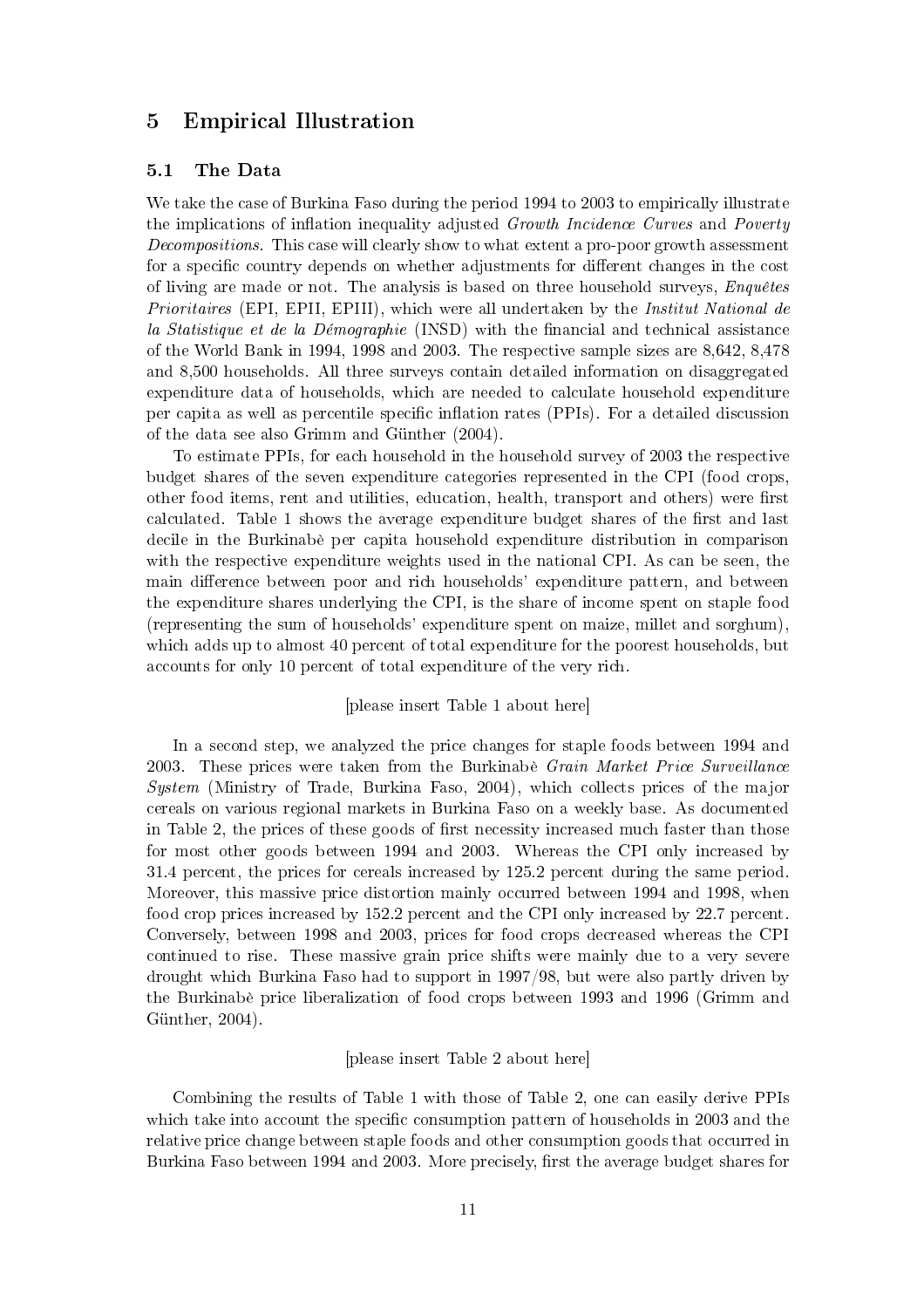food crops and 'other consumption goods' over expenditure percentiles were computed. In a next step these shares were used as weights for the computation of percentile specific price indices, accounting for the specific price changes of food crops, as measured by the Grain Market Price Surveillance System and of 'other consumption items', as measured by the CPI with the price change of food crops netted out.<sup>4</sup> Since we can only observe budget shares and not quantities in the household surveys we have to rewrite the Paasche index at a specific percentile  $p$  along the income distribution as:

$$
P_{t(p)} = \frac{\sum p_t q_{t(p)}}{\sum p_{t-1} q_{t(p)}} = \left[ \sum w_{t(p)} \frac{p_{t-1}}{p_t} \right]^{-1} \tag{8}
$$

where  $p_t$  is the price of a certain good at time t.  $q_{t(p)}$  would be the quantity consumed of this good at the pth percentile. But since we cannot observe  $q$  with our household surveys we then use  $w_{t(p)}$  as the share of households' total budgets devoted to this item, averaged across the percentile  $p$  of the income distribution at time  $t$ .

Given the only illustrative purpose and to keep the analysis simple we only distinguished between food crops and 'other consumption items'. Of course one could be more specific and distinguish between the eight expenditure categories as outlined in Table 1 and thus derive even more refined household deflators. However, since the main difference in consumption patterns as well as in relative price changes were between staple foods and other goods (see Table 1 and Table 2) this simplified approach should be good enough to demonstrate the impact of inflation inequality. Moreover, most expenditure categories in the CPI for which we have disaggregated price information, represent very heterogeneous categories (with the exception of food crops). For instance, transport expenditures among rich households might be composed of quite different expenditure items than among poor households and we do not possess price deflators which are more disaggregated than 'transport expenditure'. Therefore it would be very difficult to derive differential inflation rates based on a much finer disaggregation level.

These household surveys constructed PPIs can then be used to convert nominal expenditures into real expenditures using 1994 as a base year. These PPIs do certainly more appropriately than the CPI reflect the changes in the purchasing power of households along the income distribution. In our case, they clearly show that the cost of living of the poor increased much faster than rich households' costs, leading to a redistribution of purchasing power in favor of the rich, which is not appropriately reflected in the general CPI (see Table 3).

### [please insert Table 3 about here]

Similar to the construction of the PPIs, the poverty line for 1994 and 1998 was computed, using the nominal value of the official poverty line for 2003, and the staple food and 'other consumption items' budget shares as they are observed in the lower part of the expenditure distribution (1st and 2nd quintile) in the respective household survey of 2003. The staple food component was then deflated to 1998 and to 1994 using the observed price changes for the corresponding food crops. The remaining food and nonfood component was deflated using the CPI with the price change of food crops netted out. Both components together then yield poverty lines for 1994 and 1998 respectively.

<sup>&</sup>lt;sup>4</sup>Obviously, such price information from government price surveys is not a perfect data source and one would prefer price information directly observed in household surveys. But given the fact that in the Burkinabè household surveys, households only reported total expenditures for each consumption category, and no information on quantities or prices was given, these prices were the best available to us.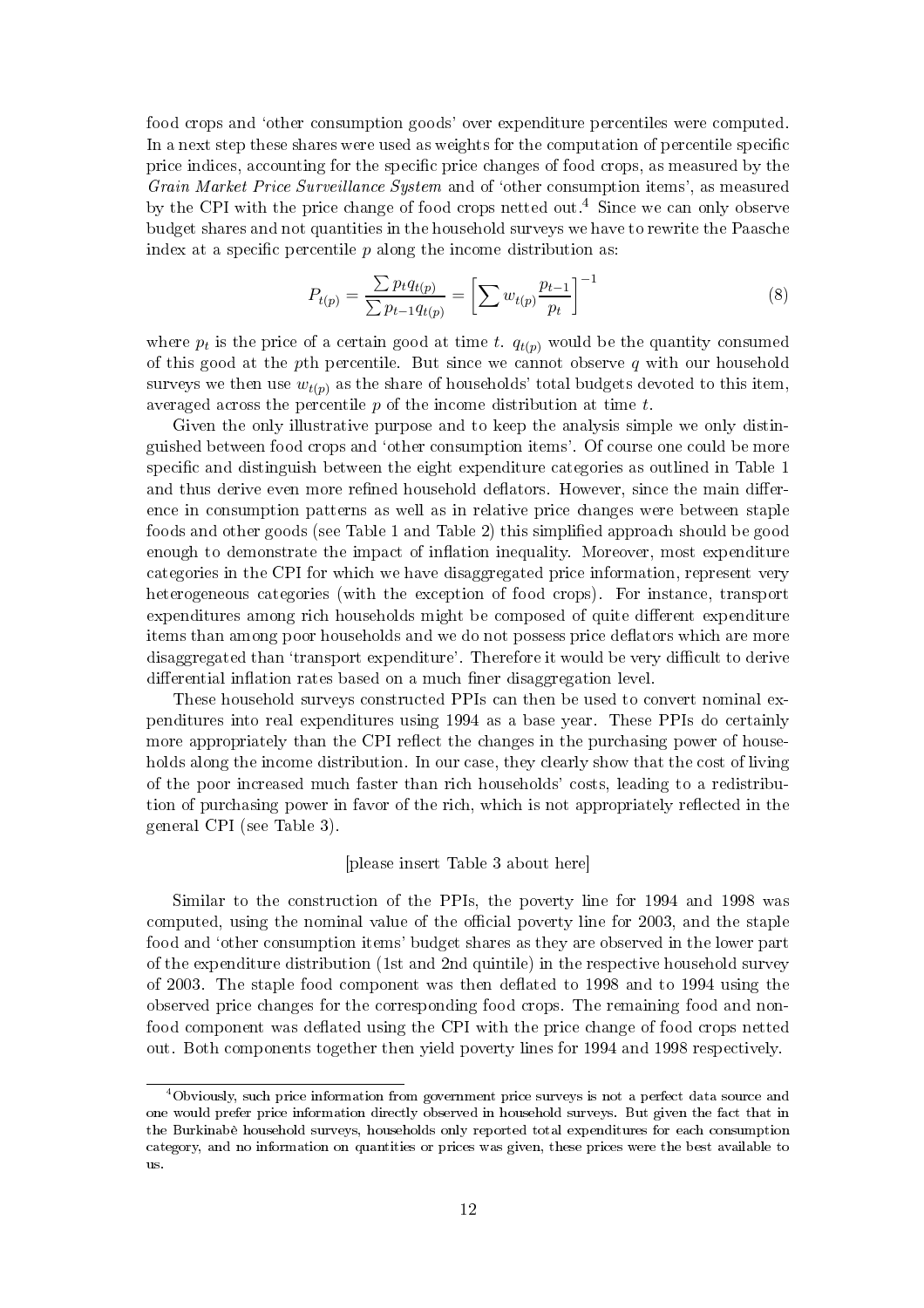#### $5.2$ Growth Incidence Curve with 'PPIs'

Figure  $1(a)$  shows the national growth incidence curve (GIC), the average expenditure growth rate and the mean of percentile specific growth rates as described in Section 4.1 computed with both the general Burkinabe CPI and with PPIs. Figure 1(b) and Figure  $1(c)$  show the same curves separately for urban and rural households respectively. If we first take a look at the GICs, where the general CPI was used to convert nominal into real household expenditure per capita (represented by the grey lines in Figure  $1(a)$ - $(c)$ , we observe that household per capita expenditure increased to a significant extent over the whole income distribution on the national as well as on the rural level but not so in urban areas. Hence, on the national level as well as in rural areas growth was clearly pro-poor in the sense of Ravallion and Chen (2003) independent of where the poverty line is set. In contrast, in urban areas growth is only slightly pro-poor up to the 20th percentile, then up to the 80th percentile growth rates are negative but then again positive thereafter. Also, the mean of the percentile specific growth rates lies above the growth rate in mean for both the national and the rural level, whereas the contrary is true for urban areas. This indicates that national and rural growth was also pro-poor taking the relative concept of pro-poor growth. In contrast, growth among urban households was also not pro-poor using the relative definition of pro-poor growth (see also Table 4).

### [please insert Figure 1 about here]

If we now compare those CPI deflated growth incidence curves with the once which use PPIs as a deflator (represented by the black lines in Figure 1(a)-(c)) it can clearly be shown, that growth in Burkina Faso between 1994 and 2003 was less pro-poor both in absolute as well as in relative terms than it was suggested when the CPI was used. Among rural households as well as on a national level there is a substantial difference between the percentile specific growth rates as computed with the CPI and as computed with PPIs. This difference is as expected considerably smaller among urban households and for households in the upper part of the income distribution; reflecting the fact that their specific consumption pattern is closer to the weights underlying the CPI (see Table 1). Since the food crop share among urban rich households is in several cases smaller than the one underlying the CPI, those households' specific inflation rate is even lower than the CPI (see also Table 3), leading to a crossing of the urban PPI and CPI deflated GICs at the 75th percentile of the income distribution.

But not only in absolute but also and especially in relative terms was growth in Burkina Faso less pro-poor if one uses the more appropriate PPIs. With the PPIs the mean of the percentile specific growth rates lies below the growth rate in mean for national, urban and rural households. This implies that the poor benefited relatively less than the rich from growth, which stands in contrast to the empirical results derived with the CPI-deflated GICs, where the poor (at least on the national and rural level) seemed to have benefited more than the rich from economic growth (see Table 4). Comparing growth rates in mean and means of percentile specific growth rates calculated with the general CPI on the one hand and calculated with PPIs on the other hand, also nicely shows that applying the CPI as a deflator to national averages is less problematic than to income level specific growth rates. As expected, the CPIs and PPIs computed mean growth rates are much closer than the means of percentile specific growth rates (see Table  $4$ ).

[please insert Table 4 about here]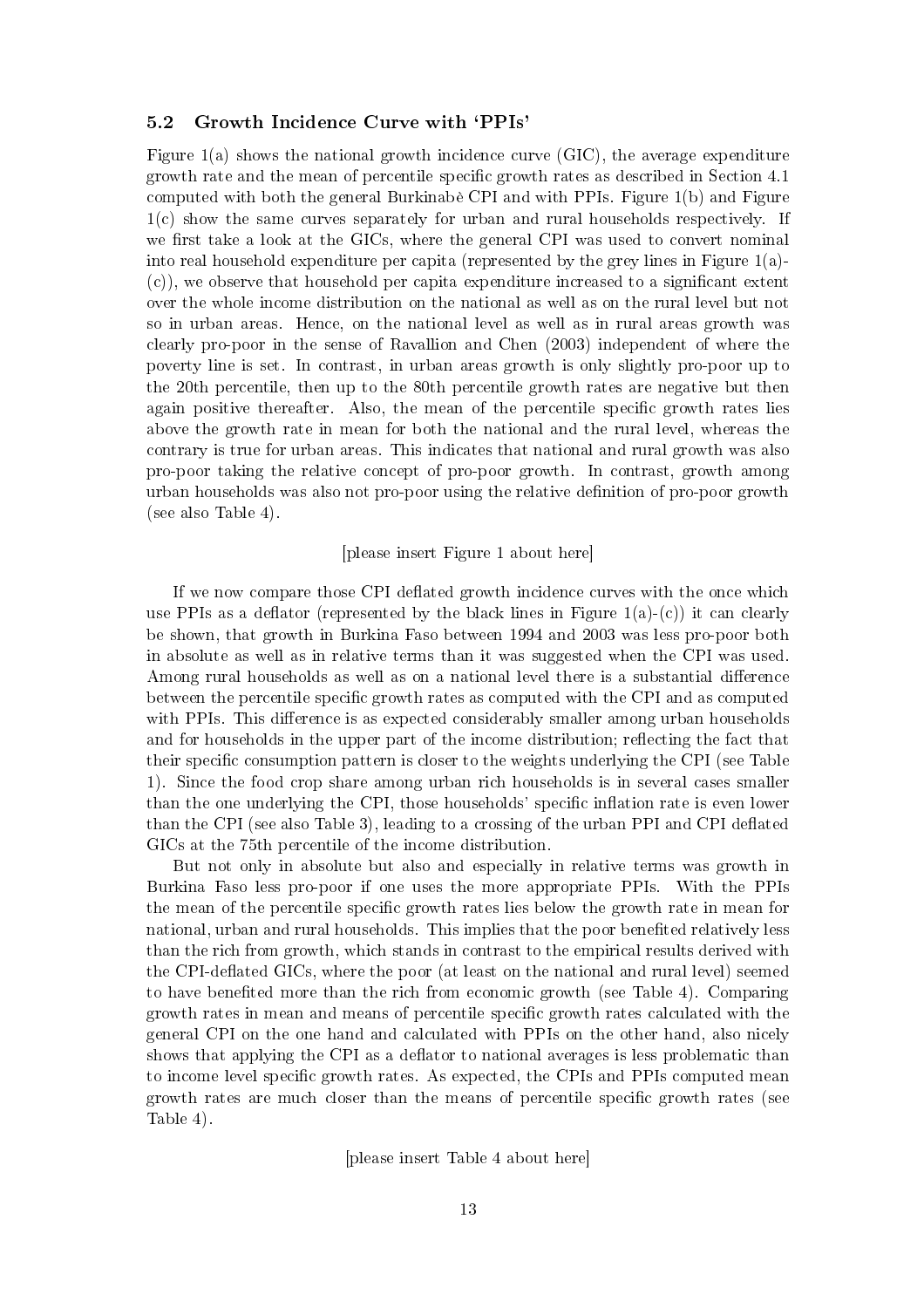If we focus on the shape of the curves, we see that in contrast to the CPI deflated GICs now all PPI deflated curves show a massive 'up-swing' of growth rates at the upperend of the income distribution, implying that due to their specific consumption pattern households along these upper percentiles of the income distribution were less affected by the massively increasing food prices between 1994 and 2003, and hence gained in relative purchasing power. This loss of relative purchasing power of the poor is however not appropriately reflected in the GICs if the CPI is used as a deflator.

Last, one might emphasize that the use of PPIs does of course not necessarily lead to GICs that are less pro-poor than GICs calculated with the general CPI. At least for the case of Burkina Faso, the different inflation rates we could observe across the income distribution were not correlated over time. This means that household groups which experienced higher than average inflation rates than others in one period did not face higher than average inflation rates in the next period. Over the period 1994-1998 poor households were confronted with substantial higher inflation rates than households at the upper end of the income distribution; however between 1998 and 2003 the reverse was the case but to a lower extent, leading to the already stated differences in inflation rates between 1994 and 2003. Thus between 1998 and 2003 the application of PPIs instead of the CPI led to GICs which were more pro-poor both to an absolute as well as to a relative extent (figures not presented here).

#### 5.3 'Triple' Decomposition of Poverty Changes

Table 5(a) and Figure 2 show the results of a 'triple' decomposition of poverty changes for the case of Burkina Faso between 1994 and 2003. As stated, the impact of all three components on poverty changes is calculated keeping the respective other two components constant. As also often done for 'dual' poverty decompositions, decomposition results are averaged over the two possible decomposition paths, i.e. first the initial year is taken as the reference year for the computation of the components, then the final year is taken as the reference year and in a last step for each component the average over the two decomposition paths is calculated. As can be seen in Table  $5(a)$  and Figure 2, the impact of the 'poverty line' component on changes in poverty can be significantly negative (between 1994 and 1998 and between 1994 and 2003) as well as positive (between 1998 and 2003) and might in some cases even outweigh the impact of the growth as well as the redistribution component.

[please insert Figure 2 about here]

Again, it should be emphasized that the 'poverty line' component in this case does not indicate the share of poverty reduction explained by an adjustment of the poverty line in real terms, which would question the utility of such a 'triple' decomposition. since when comparing the evolution of absolute poverty over time, one would always want to keep the poverty line constant in real terms. In fact, and as described in Section 5.1, the poverty line is kept constant in real terms but inflated with the price change of the consumption basket underlying the poverty line. Since the consumption basket underlying the poverty line significantly differs from the one underlying the CPI, the poverty line shows a different implicit inflation rate than the CPI and hence the poverty line changed in real terms as compared to a hypothetical CPI inflated poverty line. All this implies that, independent of income and inequality changes, relative price shifts between goods primarily consumed by the poor and goods primarily consumed by the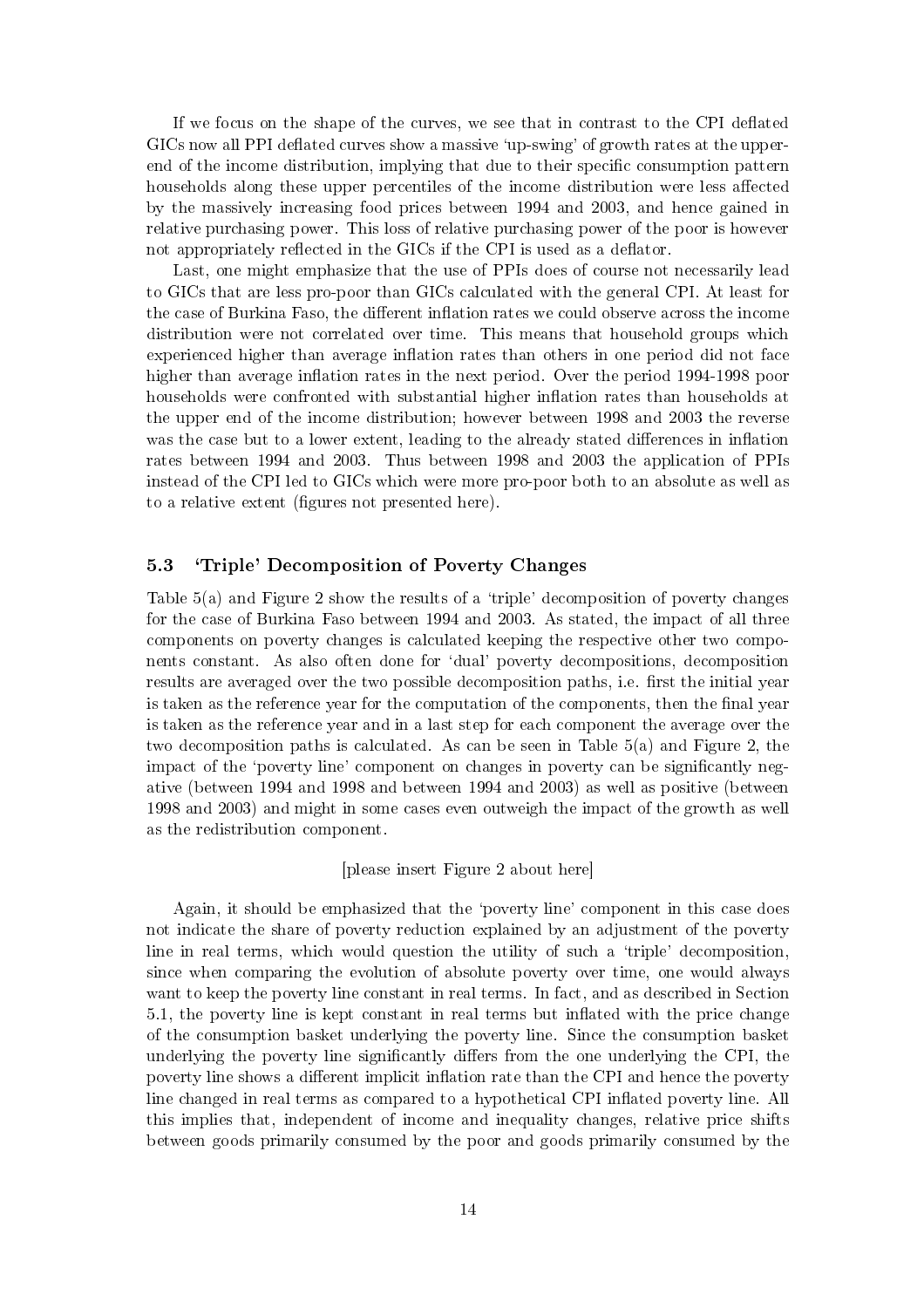non-poor had a significant impact on poverty changes in Burkina Faso between 1994 and 2003.

One might however add, that such a 'triple' decomposition seems not only quite useful whenever the development of the price index specific to the consumption of the poor differs significantly from the development of the general CPI, but also for long term poverty decompositions. Several authors have stated that in the course of economic development it is very unlikely that the poverty line can be kept absolutely constant over time, even when our objective is to measure absolute poverty (see e.g. Kilpatrick, 1973; Jäntti and Danziger, 2000). Since the concept of absolute poverty cannot be seen independently of the social and economic development of a country, i.e. as a country develops the definition of who is absolutely poor and who is not will certainly change. significant economic progress usually leads to a real increase of poverty lines.

### [please insert Table 5 about here]

As a result, and for a better understanding of the driving forces behind changes in poverty, it should be useful to include a 'relative price shift' or 'poverty line component' into decompositions of poverty changes in any case. Or, to be consistent with the 'dual' methodology, as proposed by Datt and Ravallion (1992), one has to make sure, that the poverty line is kept constant in real terms over time, which means that the income variables and the poverty line have to be de- or inflated with the same price index. This can be achieved by inflating the poverty line of the base year with the deflator which is also used to deflate the income variables (usually the CPI). This approach might however, and as described in Section 3, change the underlying real purchasing power of the poverty line and is therefore in many cases not a desirable approach. This is documented in Table  $5(b)$ .

A much better alternative might thus be to use the implicit inflation rate in the poverty line as a deflator for the income variables (see Table  $5(c)$ ). This approach also allows to keep the poverty line constant in real terms but maintains the purchasing power of the poverty line. The growth component of this decomposition then reflects the poverty change explained by the specific growth of the purchasing power of the poor and is, as expected, quite different both in magnitude and direction from the growth component of the 'triple' decomposition which uses the CPI as a deflator (see Table  $5(a)$ ). Obviously, both described alternative methodologies lead again to a poverty line component which is equal to zero and hence constitute a 'dual' decomposition.

#### $\boldsymbol{6}$ Conclusion

We started our analysis by arguing that relative price shifts between goods primarily consumed by the poor and goods primarily consumed by the non-poor, or in other words differential inflation rates along the income distribution, often constitute an important phenomenon of countries in the course of economic development. Based on this, we have shown conceptually and empirically that such relative price shifts have to be included into any PPG measurements. We think that any pro-poor growth measurements intend to measure the real and not the nominal change of purchasing power of the poor (often relative to the non-poor) and that as a result, PPG measurements should use appropriate and distinctive temporal price deflators for the poor and non-poor. But surprisingly, this is so far often not done and the issue of differential inflation is usually ignored in these types of dynamic welfare measurements. Hence, we proposed a simple and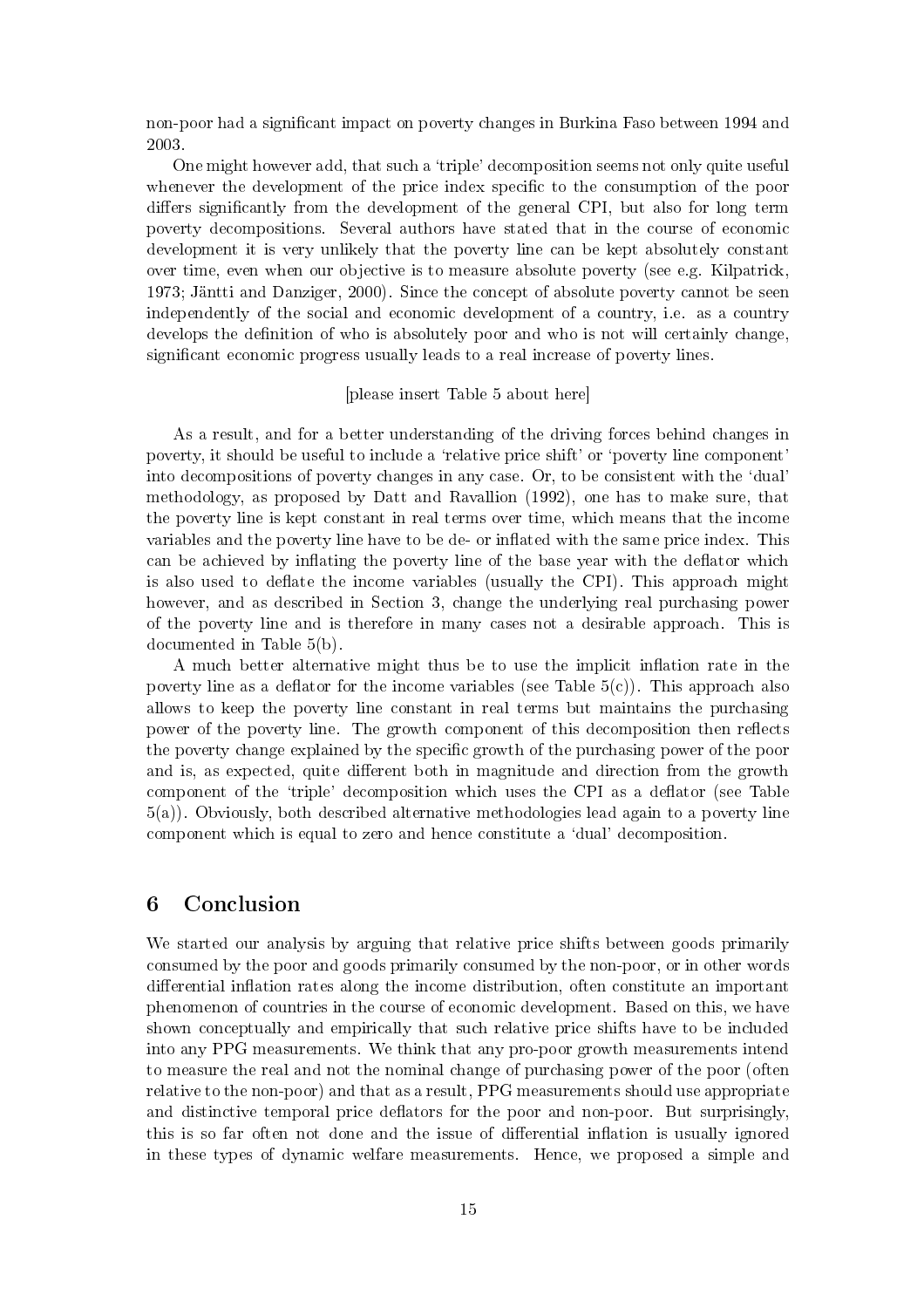straightforward methodology to take this aspect into account by using percentile specific price deflators for PPG 'growth decompositions' and introducing a 'relative price shift' component into PPG 'poverty decompositions'.

We further showed that these alternative methodologies are not only of theoretical importance, but that they might also have a non-neglectable impact on our perception of the pro-poorness of a certain growth process (in the case of growth decompositions) as well as on our conclusions about what the driving forces behind the changes in poverty were (in the case of poverty decompositions). As an empirical illustration we used the case of Burkina Faso during the period 1994 to 2003, where we showed that if relative price changes and the specific consumption habits of the poor are not taken into account, computed PPG measurements are indeed biased and misleading. However, this issue is most likely not specific to the Burkinabe case and should arise in many other developing countries as well.<sup>5</sup>

Thus we think that from a theoretical perspective this paper can be a useful contribution to the current debate on the measurement of pro-poor growth since to our knowledge the issue of inflation inequality, although widely recognized, has so far not been incorporated into pro-poor growth measurements. From a policy perspective these findings have the implication, that only if we consider the changes in the cost of living of the poor relative to the non-poor, we appropriately measure how successful countries were in succeeding pro-poor growth; and when estimating the pro-poorness of certain policies, besides their impact on economic growth and inequality, also their impact on relative price changes should be carefully analyzed. Last, including the aspect of inflation inequality in PPG measurements might also considerably alter the obtained results from pro-poor growth cross country studies.

<sup>&</sup>lt;sup>5</sup>The study of Pritchett *et al.* (2000) and Klasen *et al.* (2004) are cases in point.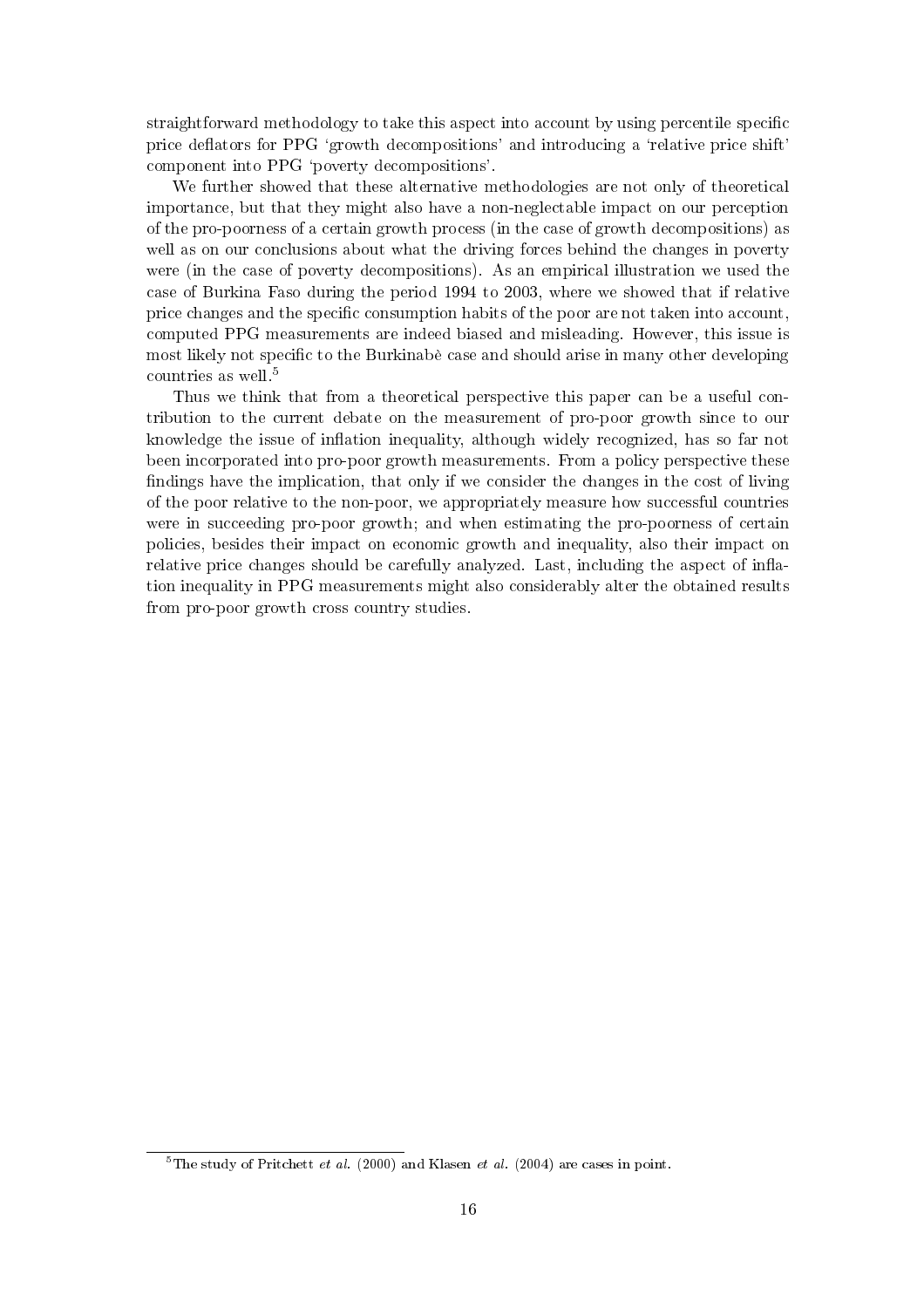## References

- Bourguignon F., 2003. The growth elasticity of poverty reduction: explaining heterogeneity across countries and time periods, in: Eicher, T., Turnovsky, S. (Eds.), Growth and Inequality. MIT Press, Boston, pp. 3–26.
- Chenery, H.B., Ahluwalia, M., Bell, C., Duloy, J., Jolly, R., 1974. Redistribution with growth. Oxford University Press, New York.
- Cord, L., Lopez, H., Page, J., 2003. When I use a word. Mimeo. World Bank, Washington D.C.
- Crawford, I., Smitz, Z., 2002. Distributional aspects of inflation. Mimeo. The Institute for Fiscal Studies, London.
- Datt, G., Ravallion, M., 1992. Growth and redistribution components of changes in poverty measures. A decomposition with applications to Brazil and India in the 1980s. Journal of Development Economics 38, 275-295.
- Deaton, A., 1997. The Analysis of Household Surveys. Johns Hopkins University Press. Baltimore.
- Deaton, A., 1998. Getting Prices Right: What should be done? Journal of Economic Perspectives  $12(1)$ , 37-46. Deaton, A., 2003. Prices and Poverty in India 1987-2000. Economic and Political Weekly, January 25, 362-368.
- Deaton, A., Zaidi, S., 2002. Guidelines for Constructing Consumption Aggregates for Welfare Analysis. World Bank, Washington D.C.
- Engel, E., 1895. Die Lebenskosten Belgischer Arbeiter-Familien. Früher und Jetzt. International Statistical Bulletin 9, 1-74.
- Grimm, M., Günther, I., 2004. How to achieve pro-poor growth in a poor economy. The case of Burkina Faso. Report for the 'Operationalizing Pro-Poor-Growth'-Project sponsored by the Worldbank, DFID, AFD, GTZ, and KFW. University of Göttingen.
- Guénard, C., 1998. Evolution de la structure des prix et impact sur les inégalités de niveau de vie à Antananarivo de 1990 a 1997. Working Paper DT/98/05. DIAL, Paris.
- Hobijn, B., Lagakos, D., 2003. Inflation Inequality in the United States. Staff Report no. 173. Federal Reserve Bank of New York, New York.
- Jäntti, M., Danziger, S., 2000. Income Poverty in Advanced Countries, in: Atkinson, B., Bourguignon, F. (Eds.), Handbook of Income Distribution. North-Holland, Amsterdam, pp. 309-378.
- Kakwani, N., 2000. On measuring growth and inequality. Components of Poverty with Application to Thailand. Journal of Quantitative Economics 16, 67-80.
- Kakwani, N. Pernia, E., 2000. What is Pro-Poor Growth? Asian Development Review  $18, 1-16.$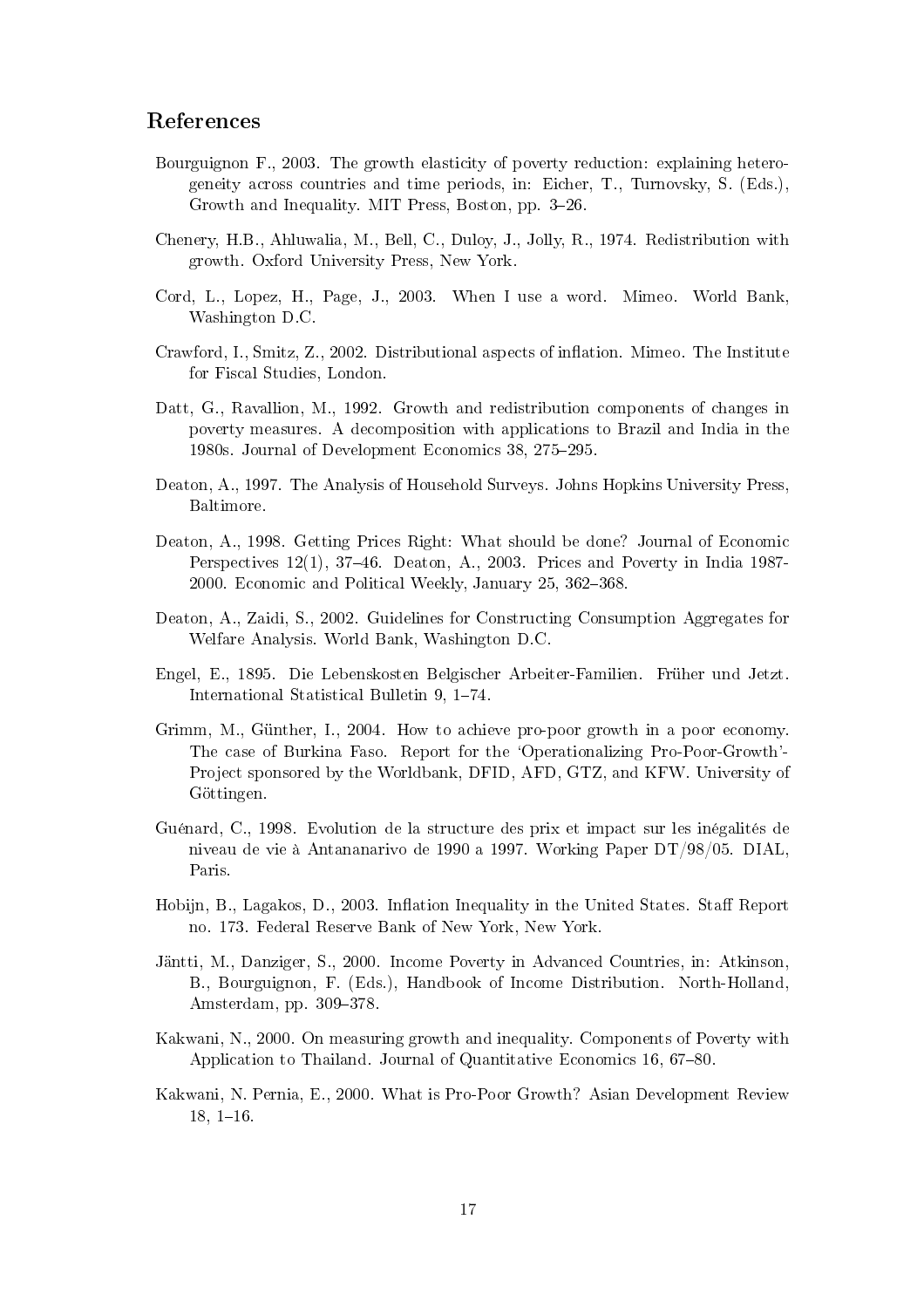- Klasen, S., 1994. Inequality and Growth: Introducing Inequality-Weighted Growth Rates to Reassess Postwar US Economic Performance. Review of Income and Wealth 40, 251-272.
- Klasen, S., 2004. In Search of the Holy Grail. How to Achieve Pro Poor Growth, in Stern, N., Tungodden, B. (Eds.), Towards Pro Poor Policies. Proceedings of the Annual Bank Conference on Development Economics (ABCDE) Europe Conference. World Bank, Washington D.C.
- Klasen, S., Grosse, M., Thiele, R., Lay, J., Spatz, J., Wiebelt, M., 2004. Report for the 'Operationalizing Pro-Poor-Growth'-Project sponsored by the World Bank, DFID, AFD, GTZ, and KFW. IAI Discussion Paper 101. Ibero America Institute, Göttingen.
- Kilpatrick, R.W., 1973. The Income Elasticity of the Poverty Line. The Review of Economics and Statistics 55(3), 327–332.
- Kraay, A., 2003. When is Growth Pro-Poor? Evidence from a Panel of Countries. Mimeo. World Bank, Washington D.C.
- Kuznets, S., 1966. Modern economic growth. Yale University Press, London.
- Marouani, M., Raffinot, M., 2004. Perspectives on growth and poverty reduction in Mali. Working Paper DT/2004/05. DIAL, Paris.
- McCulloch, N., Baulch, B., 2000. Tracking pro-poor growth. ID21 insights No.31. Institute of Development Studies, Sussex.
- Prais, S.J., 1959. Whose cost of living? Review of Economic Studies 26, 126–134
- Pritchett, L., Suharso, Y., Sumarto, S., Suryahadi, A., 2000. The evolution of poverty during the crisis in Indonesia, 1996 to 1999. Social Monitoring and Early Response Unit. World Bank, Washington D.C.
- Ravallion, M., Chen, S., 2003. Measuring Pro-Poor Growth. Economics Letters 78. 93-99
- Ravallion, M., 2004. Pro-Poor Growth: A Primer. Policy Research Working Paper No. 3242. World Bank, Washington D.C.
- Son, H.H., 2003a. Approaches to Defining and Measuring Pro-Poor Growth. Mimeo. World Bank, Washington D.C.
- Son, H.H., 2003b. A note on pro-poor growth. Economics Letters 82, 307-314.
- Slesnick, D.T., 1993. Gaining Ground: Poverty in the Postwar United States. Journal of Political Economy  $1010(1)$ , 1-38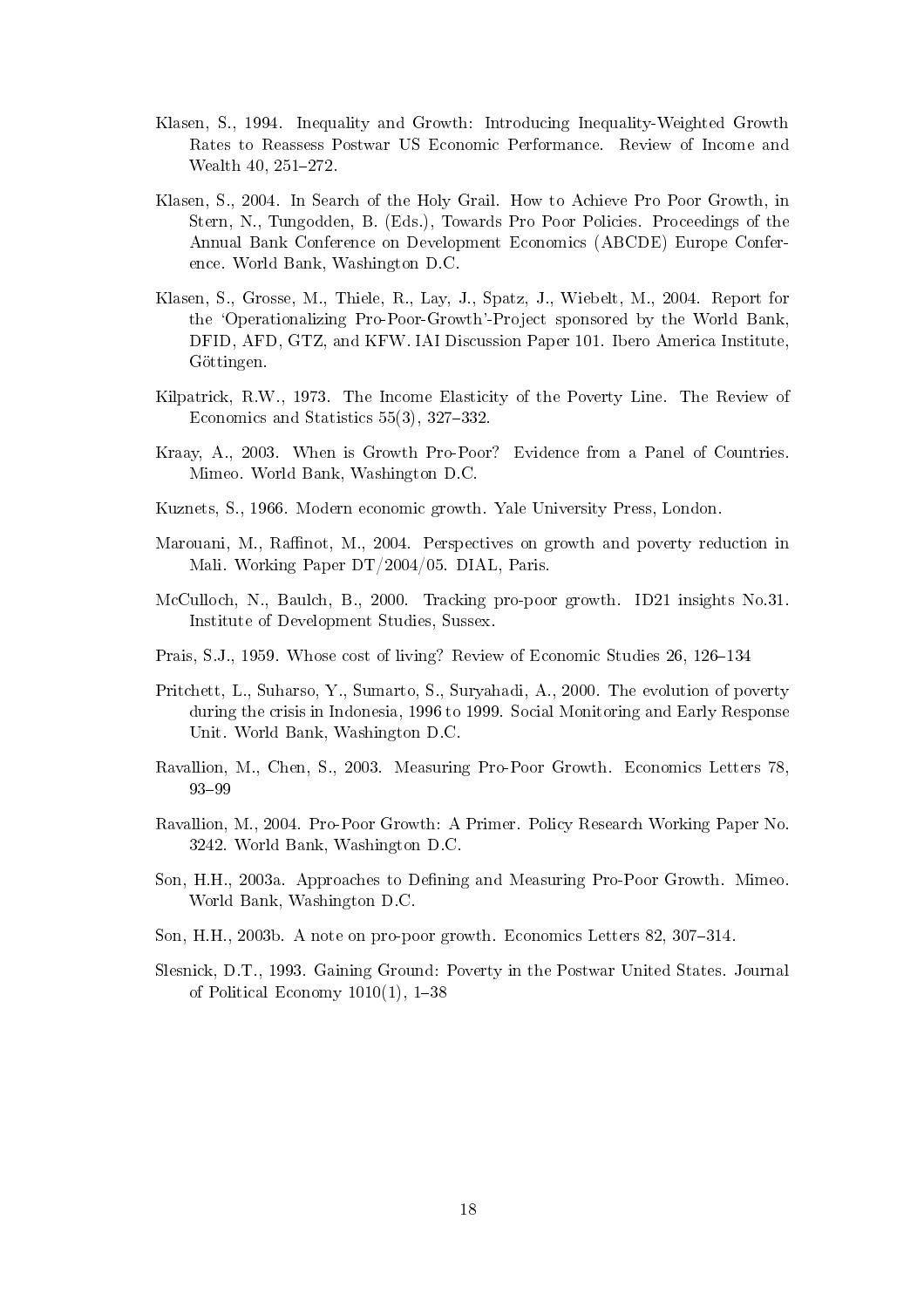## Tables and Figures

|                    |      | HH Budget Shares |             |  |
|--------------------|------|------------------|-------------|--|
|                    | CPL  | 1st Decile       | 10th Decile |  |
|                    |      |                  |             |  |
| Food Crops         | 0.10 | 0.36             | 0.12        |  |
| Other Food Items   | 0.24 | 0.30             | 0.27        |  |
| Rent and utilities | 0.11 | 0.22             | 0.15        |  |
| Education          | 0.03 | 0.01             | 0.02        |  |
| Health             | 0.04 | 0.01             | 0.06        |  |
| Transport          | 0.16 | 0.00             | 0.07        |  |
| Transfers          | 0.00 | 0.00             | 0.06        |  |
| Others             | 0.33 | 0.10             | 0.25        |  |
| Total              | 1.00 | 1.00             | 1.00        |  |

|                                                   | Table 1            |  |  |
|---------------------------------------------------|--------------------|--|--|
| CPI vs. HH-survey based expenditure budget shares |                    |  |  |
|                                                   | Burkina Faso, 2003 |  |  |

Source: Consumer Price Index (CPI): Institut National de la Statistique et de la Démographie (INSD). Household Budget Shares: EPIII, computations by the authors.

Table 2 Price Indices Burkina Faso, 1994-2003

|                      | 1994  | 1998  | 2003  |
|----------------------|-------|-------|-------|
| CPI.                 | 100.0 | 123.7 | 131.4 |
| Food Crops           | 100.0 | 252.2 | 225.2 |
| CPI $w/o$ Food Crops | 100.0 | 108.3 | 121.0 |

Source: Consumer Price Index (CPI): INSD. Food Crops: Burkinabè Grain Market Price Surveillance System. CPI  $w/o$  Food Crops: computaions by the authors.

| Burkina Faso, 1994-2003 |       |       |  |  |  |
|-------------------------|-------|-------|--|--|--|
|                         | 1994  | 2003  |  |  |  |
| 20th Percentile         | 100.0 | 147.7 |  |  |  |
| 40th Percentile         | 100.0 | 143.3 |  |  |  |
| 60th Percentile         | 100.0 | 140.8 |  |  |  |
| 80th Percentile         | 100.0 | 136.1 |  |  |  |
| 100th Percentile        | 100.0 | 123.6 |  |  |  |
| CPI                     | 100.0 | 131.4 |  |  |  |

| Table 3                                  |  |
|------------------------------------------|--|
| Percentile Specific Price Indices (PPIs) |  |
| Burkina Faso, 1994-2003                  |  |

Source: Source: EPI, EPIII; computations by the authors.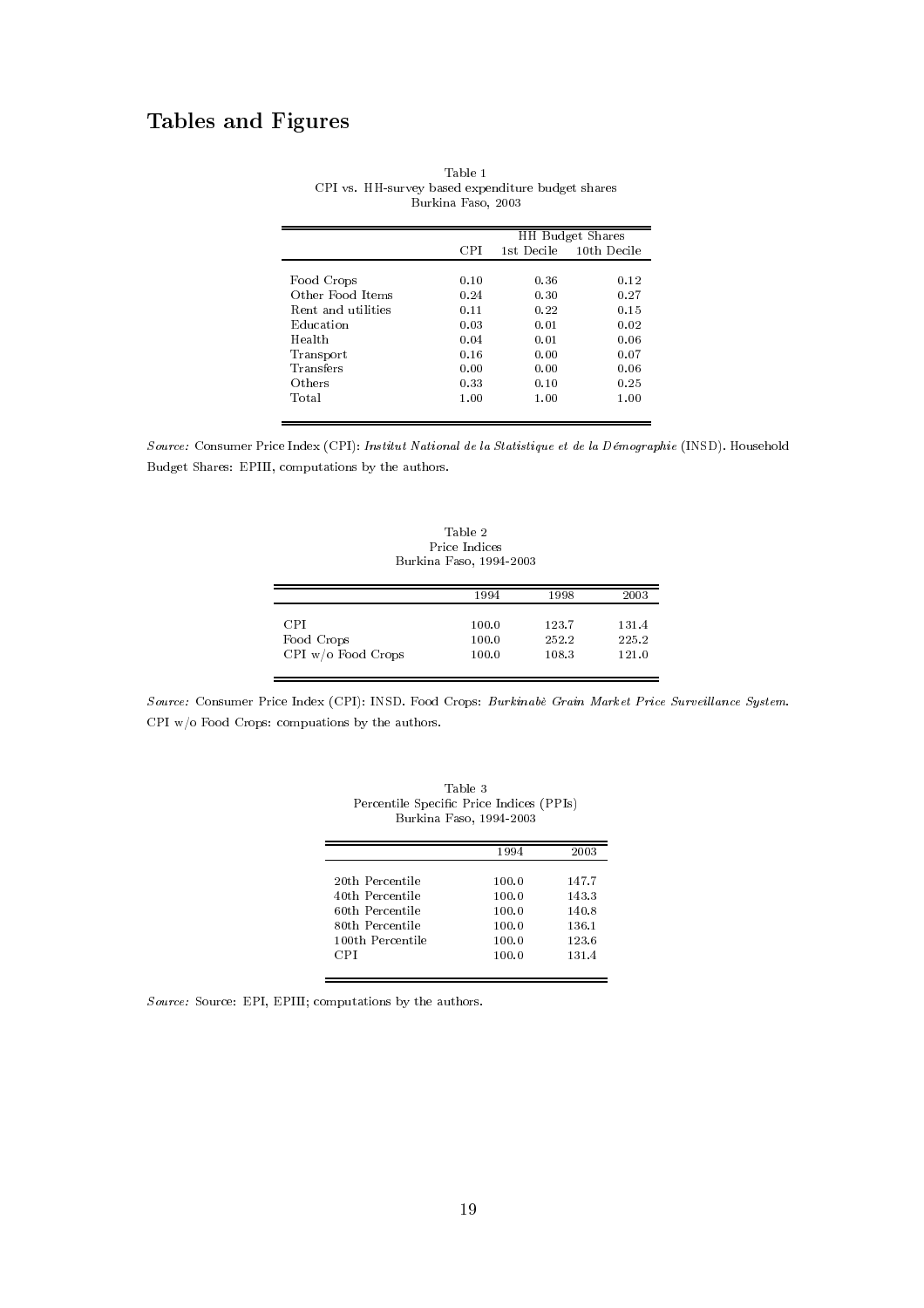|      |                          | National | Urban  | Rural |
|------|--------------------------|----------|--------|-------|
| CPI  | $g_{\mu,t}$              | 2.6      | 0.3    | 3.4   |
|      | $g_{p,t}$                | 3.1      | $-0.2$ | 3.5   |
| PPIs |                          | 2.3      | 0.5    | 2.9   |
|      | $g_{\mu,t}$<br>$g_{p,t}$ | 2.3      | $-0.5$ | 2.6   |

Table 4 Pro-Poor Growth Rates Burkina Faso, 1994-2003

Notes: CPI: growth rates calculated with the general consumer price index. PPIs: growth rates calculated with percentile specific price indices.  $g_{\mu,t}$ : average income growth rate or growth rate in mean.  $g_{p,t}$ : mean of percentile specific growth rates. Both refer to annual growth rates in household expenditure per capita.

 $Source: EPI, EPIII; computations by the authors.$ 

| Year                | 1994-1998    | 1998-2003 | 1994-2003 |
|---------------------|--------------|-----------|-----------|
|                     |              |           |           |
| $\Delta P0$         | 6.3          | $-14.6$   | $-8.3$    |
| a) Growth (CPI)     | $-4.4$       | $-9.1$    | $-13.1$   |
| Redistribution      | $-2.3$       | $-1.3$    | $-4.8$    |
| Poverty Line (PLPI) | 12.9         | $-4.5$    | 9.1       |
| Residual            | 0.1          | 0.2       | 0.5       |
| $\Delta P0$         | $-8.8$       | $-9.9$    | $-18.6$   |
| b) Growth (CPI)     | $-4.8$       | $-10.2$   | $-13.4$   |
| Redistribution      | $-4$         | 0.4       | $-5.3$    |
| Poverty Line (CPI)  | $\mathbf{0}$ | 0         | 0         |
| Residual            | $\theta$     | $\theta$  | 0         |
| $\Delta P0$         | 6.3          | $-14.6$   | $-8.3$    |
| c) Growth (PLPI)    | 8.6          | $-13.3$   | $-3.5$    |
| Redistribution      | $-2.3$       | $-1.3$    | $-4.8$    |
| Poverty Line (PLPI) | 0            | 0         | 0         |
| Residual            | 0            | $\bf{0}$  | 0         |

Table 5 Decomposition of the change in the national headcount index,  $\Delta P0$ Burkina Faso, 1994-2003

Notes: CPI: consumer price index used as a deflator. PLPI: poverty line price index, i.e. the implicit inflation rate in the poverty line is used as a deflator.

Source: EPI, EPII, EPIII; computations by the authors.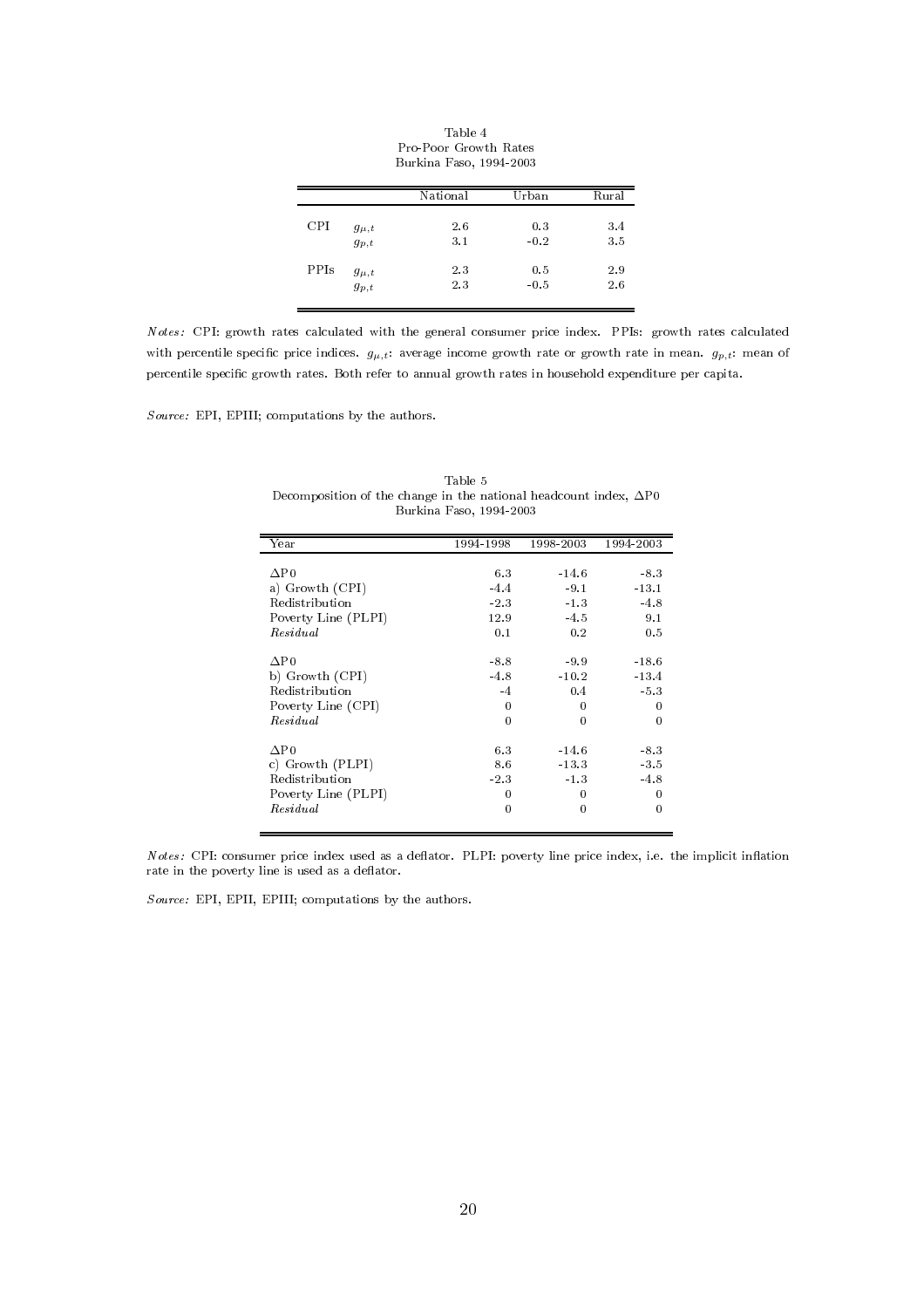



 $\mathcal{L}(\mathcal{S})$  . The group  $\mathcal{S}$  results to the component of group  $\mathcal{S}$  . The component of  $\mathcal{S}$  of  $\mathcal{S}$  ,  $\mathcal{S}$  of  $\mathcal{S}$  ,  $\mathcal{S}$  $-$  = Growth incidence curve;  $-$  -  $-$  = Growth rate in mean;  $\cdots$  = Mean of percentile specific growth rates; Grey  $\cdots$  . The set of  $\cdots$  is the set of  $\cdots$  . The set of  $\cdots$ 

- +! +6 % (